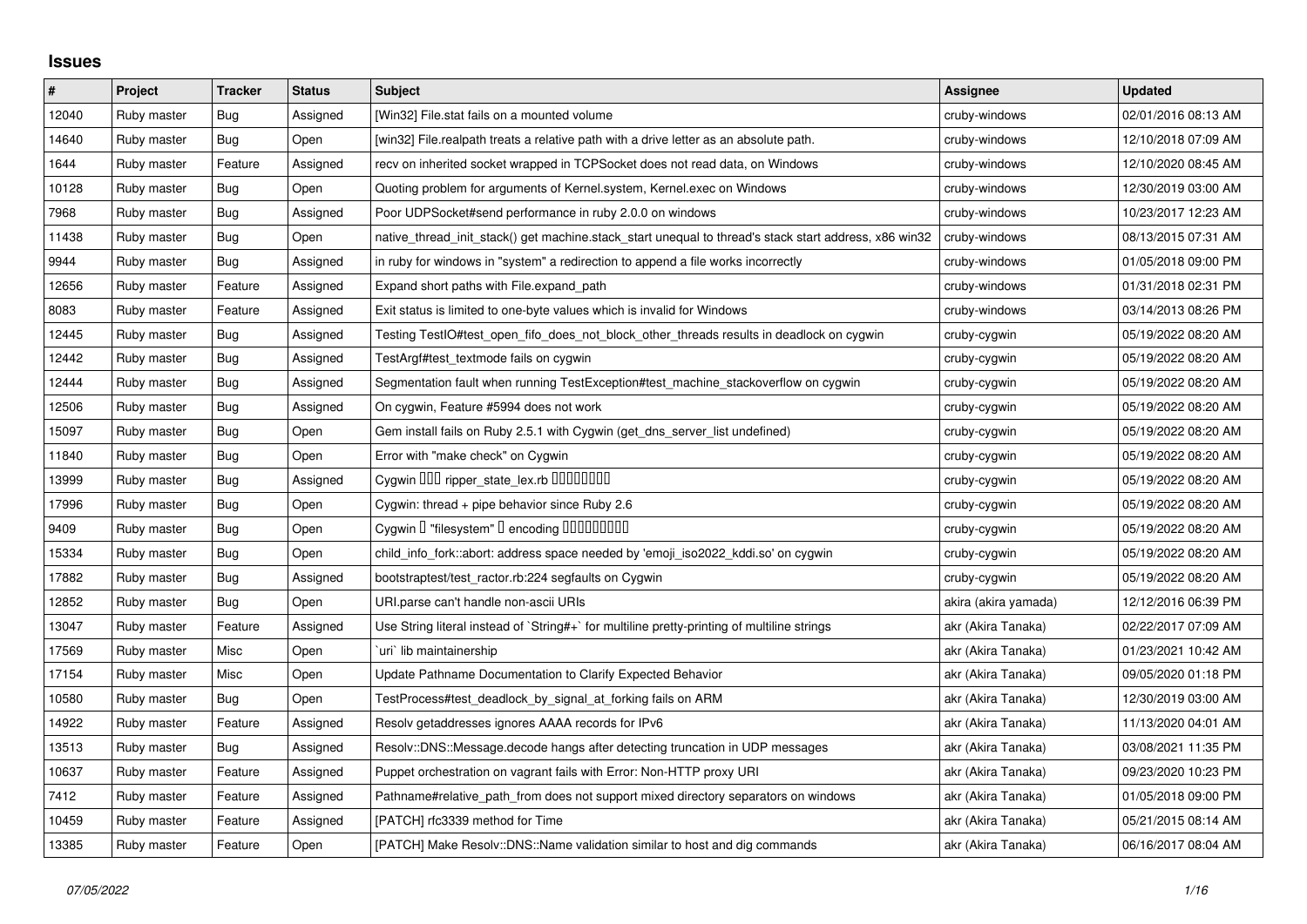| $\sharp$ | Project     | <b>Tracker</b> | <b>Status</b> | <b>Subject</b>                                                                                              | Assignee                            | <b>Updated</b>      |
|----------|-------------|----------------|---------------|-------------------------------------------------------------------------------------------------------------|-------------------------------------|---------------------|
| 11322    | Ruby master | Feature        | Assigned      | OpenUri: RuntimeError: HTTP redirection loop                                                                | akr (Akira Tanaka)                  | 11/13/2020 03:52 AM |
| 17173    | Ruby master | Feature        | Open          | open-uri I ciphers IIIIIII                                                                                  | akr (Akira Tanaka)                  | 09/25/2020 09:17 AM |
| 18651    | Ruby master | Bug            | Open          | oob access in CP51932 -> CP50220 transcoder                                                                 | akr (Akira Tanaka)                  | 03/23/2022 01:17 PM |
| 10129    | Ruby master | Feature        | Assigned      | More descriptive error message for failed net/http requests                                                 | akr (Akira Tanaka)                  | 01/05/2018 09:01 PM |
| 17473    | Ruby master | Feature        | Open          | Make Pathname to embedded class of Ruby                                                                     | akr (Akira Tanaka)                  | 01/07/2022 09:25 AM |
| 8445     | Ruby master | Bug            | Assigned      | IO.open and IO#set_enconding does not support :fallback option                                              | akr (Akira Tanaka)                  | 06/14/2022 06:02 AM |
| 16985    | Ruby master | Feature        | Open          | Improve `pp` for `Hash` and `String`                                                                        | akr (Akira Tanaka)                  | 06/26/2020 09:51 AM |
| 12497    | Ruby master | Feature        | Assigned      | GMP version of divmod may be slower                                                                         | akr (Akira Tanaka)                  | 08/10/2016 03:11 AM |
| 18450    | Ruby master | Feature        | Assigned      | Force break in prettyprint                                                                                  | akr (Akira Tanaka)                  | 12/29/2021 02:02 PM |
| 17296    | Ruby master | Feature        | Assigned      | Feature: Pathname#chmod use FileUtils.chmod instead of File                                                 | akr (Akira Tanaka)                  | 08/30/2021 06:51 AM |
| 17297    | Ruby master | Feature        | Assigned      | Feature: Introduce Pathname.mktmpdir                                                                        | akr (Akira Tanaka)                  | 08/30/2021 06:51 AM |
| 17295    | Ruby master | Feature        | Assigned      | Feature: Create a directory and file with Pathname#touch                                                    | akr (Akira Tanaka)                  | 09/28/2021 01:20 AM |
| 17294    | Ruby master | Feature        | Assigned      | Feature: Allow method chaining with Pathname#mkpath Pathname#rmtree                                         | akr (Akira Tanaka)                  | 08/30/2021 06:52 AM |
| 3608     | Ruby master | Feature        | Assigned      | Enhancing Pathname#each_child to be lazy                                                                    | akr (Akira Tanaka)                  | 12/25/2017 06:14 PM |
| 18654    | Ruby master | Feature        | Open          | Enhancements to prettyprint                                                                                 | akr (Akira Tanaka)                  | 05/12/2022 01:44 PM |
| 11312    | Ruby master | Feature        | Open          | Add Resolv::DNS::Resource::IN::SPF                                                                          | akr (Akira Tanaka)                  | 07/01/2015 03:26 AM |
| 7362     | Ruby master | Feature        | Assigned      | Adding Pathname#start_with?                                                                                 | akr (Akira Tanaka)                  | 12/25/2017 06:15 PM |
| 16937    | Ruby master | Feature        | Assigned      | Add DNS over HTTP to Resolv                                                                                 | akr (Akira Tanaka)                  | 12/10/2020 09:15 AM |
| 14066    | Ruby master | Feature        | Assigned      | Add CAA DNS RR on Resolv                                                                                    | akr (Akira Tanaka)                  | 11/10/2017 06:50 AM |
| 15371    | Ruby master | Feature        | Assigned      | IRB with ARGV                                                                                               | aycabta (aycabta.)                  | 02/14/2020 11:35 AM |
| 18459    | Ruby master | Feature        | Assigned      | IRB autocomplete dropdown colour options                                                                    | aycabta (aycabta.)                  | 01/05/2022 02:15 AM |
| 13604    | Ruby master | Feature        | Assigned      | Exposing alternative interface of readline                                                                  | aycabta (aycabta .)                 | 01/20/2020 05:34 AM |
| 14917    | Ruby master | Misc           | Assigned      | Add RDoc documents to tar ball                                                                              | aycabta (aycabta.)                  | 07/21/2018 09:29 AM |
| 9507     | Ruby master | Bug            | Open          | Ruby 2.1.0 is broken on ARMv5: tried to create Proc object without a block                                  | charliesome (Charlie<br>Somerville) | 01/05/2018 09:00 PM |
| 18639    | Ruby master | Feature        | Open          | Update Unicode data to Unicode Version 15.0.0                                                               | duerst (Martin Dürst)               | 03/22/2022 07:38 PM |
| 6351     | Ruby master | Bug            | Assigned      | transcode table generator does not support multi characters of Unicode                                      | duerst (Martin Dürst)               | 12/25/2017 06:15 PM |
| 7742     | Ruby master | Bug            | Open          | System encoding (Windows-1258) is not recognized by Ruby to convert back to UTF-8                           | duerst (Martin Dürst)               | 12/25/2017 06:15 PM |
| 18337    | Ruby master | Bug            | Assigned      | Ruby allows zero-width characters in identifiers                                                            | duerst (Martin Dürst)               | 11/24/2021 09:13 AM |
| 13671    | Ruby master | <b>Bug</b>     | Assigned      | Regexp with lookbehind and case-insensitivity raises RegexpError only on strings with certain<br>characters | duerst (Martin Dürst)               | 11/30/2021 04:42 AM |
| 18601    | Ruby master | Bug            | Open          | Invalid byte sequences in Big5 encodings                                                                    | duerst (Martin Dürst)               | 02/23/2022 07:59 AM |
| 16842    | Ruby master | <b>Bug</b>     | Assigned      | 'inspect' prints the UTF-8 character U+0085 (NEXT LINE) verbatim even though it is not printable            | duerst (Martin Dürst)               | 02/26/2021 05:43 AM |
| 17400    | Ruby master | <b>Bug</b>     | Open          | Incorrect character downcase for Greek Sigma                                                                | duerst (Martin Dürst)               | 12/17/2020 06:56 AM |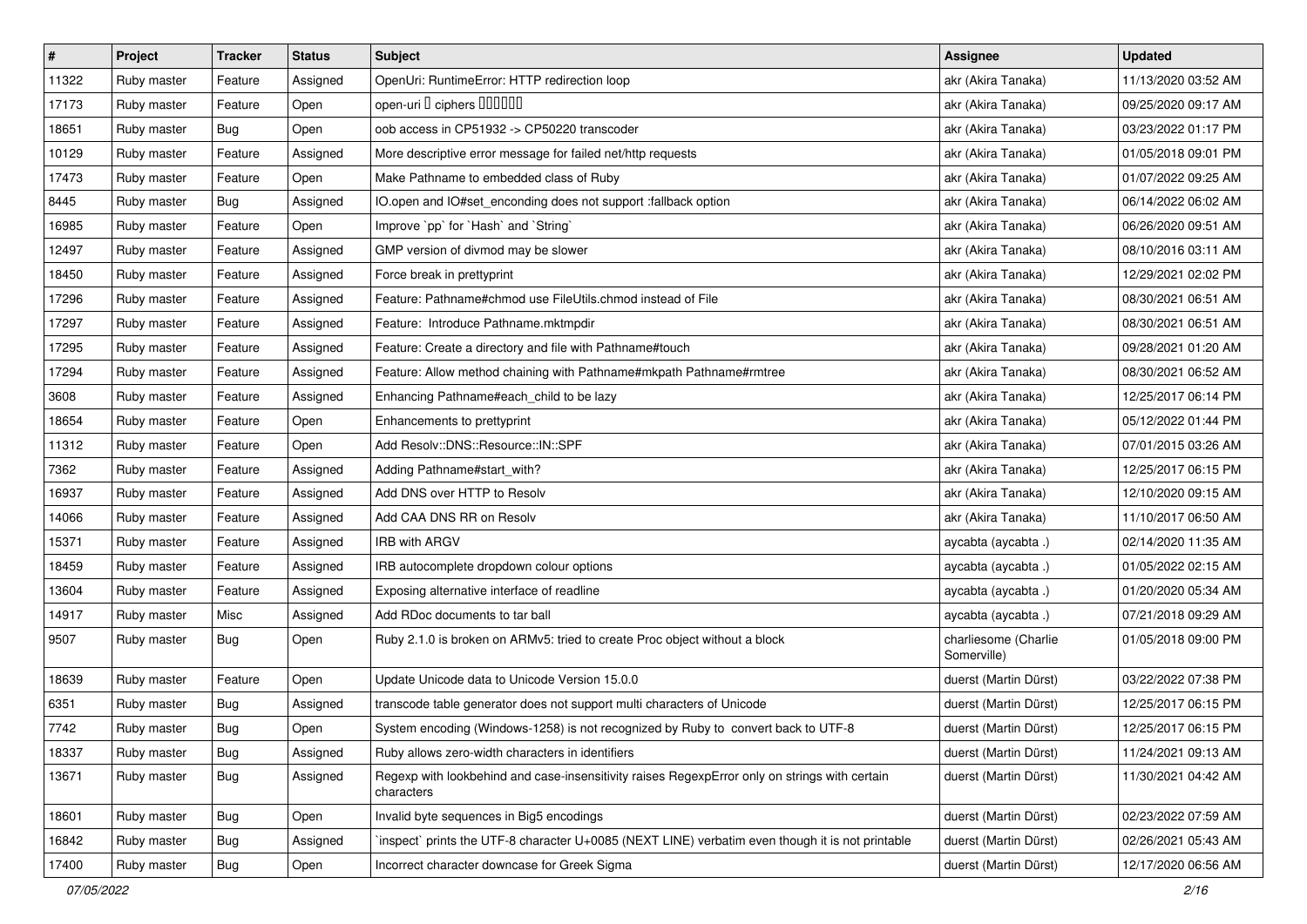| $\pmb{\#}$ | Project     | <b>Tracker</b> | <b>Status</b> | <b>Subject</b>                                                                                                                                                      | <b>Assignee</b>                   | <b>Updated</b>      |
|------------|-------------|----------------|---------------|---------------------------------------------------------------------------------------------------------------------------------------------------------------------|-----------------------------------|---------------------|
| 16476      | Ruby master | Feature        | Open          | Socket.getaddrinfo cannot be interrupted by Timeout.timeout                                                                                                         | Glass_saga (Masaki<br>Matsushita) | 06/16/2022 01:08 AM |
| 15628      | Ruby master | Feature        | Assigned      | init inetsock internal should fallback to IPv4 if IPv6 is unreachable                                                                                               | Glass_saga (Masaki<br>Matsushita) | 09/25/2020 05:42 AM |
| 7148       | Ruby master | Feature        | Assigned      | Improved Tempfile w/o DelegateClass                                                                                                                                 | Glass_saga (Masaki<br>Matsushita) | 03/27/2019 09:51 AM |
| 17525      | Ruby master | Feature        | Open          | Implement Happy Eyeballs Version 2 (RFC8305) in Socket.tcp                                                                                                          | Glass_saga (Masaki<br>Matsushita) | 06/16/2022 01:08 AM |
| 2631       | Ruby master | Feature        | Assigned      | Allow IO#reopen to take a block                                                                                                                                     | Glass_saga (Masaki<br>Matsushita) | 05/24/2018 01:22 PM |
| 13696      | Ruby master | Feature        | Open          | Add exchange and noreplace options to File.rename                                                                                                                   | Glass_saga (Masaki<br>Matsushita) | 12/01/2017 04:34 PM |
| 15408      | Ruby master | Feature        | Open          | Deprecate object_id and _id2ref                                                                                                                                     | headius (Charles Nutter)          | 03/19/2019 04:02 PM |
| 15550      | Ruby master | <b>Bug</b>     | Assigned      | Windows - gem bin files - can't run from bash shell                                                                                                                 | hsbt (Hiroshi SHIBATA)            | 03/20/2019 01:05 AM |
| 14679      | Ruby master | <b>Bug</b>     | Assigned      | StdLib gems should properly specify their dependencies                                                                                                              | hsbt (Hiroshi SHIBATA)            | 04/11/2018 01:14 PM |
| 14737      | Ruby master | Feature        | Assigned      | Split default gems into separate directory structure                                                                                                                | hsbt (Hiroshi SHIBATA)            | 09/02/2020 06:00 PM |
| 12639      | Ruby master | Feature        | Assigned      | Speed up require in RubyGems by 5x                                                                                                                                  | hsbt (Hiroshi SHIBATA)            | 07/26/2018 02:12 AM |
| 18068      | Ruby master | Misc           | Open          | Silence LoadError only if it is for rubygems itself                                                                                                                 | hsbt (Hiroshi SHIBATA)            | 08/08/2021 02:21 PM |
| 18355      | Ruby master | <b>Bug</b>     | Assigned      | require("pathname") within rack application chnages behaviors of Pathname methods, such as<br>absolute?(), when there are two versions of 'pathname' gem installed. | hsbt (Hiroshi SHIBATA)            | 11/30/2021 08:01 AM |
| 16963      | Ruby master | Feature        | Assigned      | Remove English.rb from Ruby 2.8/3.0                                                                                                                                 | hsbt (Hiroshi SHIBATA)            | 06/19/2020 09:48 AM |
| 18571      | Ruby master | Feature        | Assigned      | Removed the bundled sources from release package after Ruby 3.2                                                                                                     | hsbt (Hiroshi SHIBATA)            | 03/28/2022 06:23 AM |
| 18666      | Ruby master | Bug            | Open          | No rule to make target 'yaml/yaml.h', needed by 'api.o'                                                                                                             | hsbt (Hiroshi SHIBATA)            | 03/29/2022 11:17 AM |
| 9366       | Ruby master | <b>Bug</b>     | Assigned      | 'make-j32 check TESTS=-j32" occasionally fails on rubygems/specification                                                                                            | hsbt (Hiroshi SHIBATA)            | 07/26/2018 02:13 AM |
| 18169      | Ruby master | Bug            | Assigned      | Local copies of gemified libraries are being released out of sync with their gems                                                                                   | hsbt (Hiroshi SHIBATA)            | 02/25/2022 05:40 PM |
| 13508      | Ruby master | Feature        | Assigned      | How remove/refactor code related mathn library.                                                                                                                     | hsbt (Hiroshi SHIBATA)            | 12/25/2017 06:15 PM |
| 10919      | Ruby master | <b>Bug</b>     | Assigned      | [gem install] installs multipe platforms                                                                                                                            | hsbt (Hiroshi SHIBATA)            | 07/30/2019 07:44 AM |
| 18614      | Ruby master | Bug            | Open          | Error (busy loop) in<br>TestGemCommandsSetupCommand#test_destdir_flag_does_not_try_to_write_to_the_default_gem_<br>home                                             | hsbt (Hiroshi SHIBATA)            | 03/17/2022 01:03 AM |
| 18567      | Ruby master | Bug            | Open          | Depending on default gems in stdlib gems when not needed considered harmful                                                                                         | hsbt (Hiroshi SHIBATA)            | 04/21/2022 04:45 PM |
| 18381      | Ruby master | <b>Bug</b>     | Assigned      | Default vs Bundled gems                                                                                                                                             | hsbt (Hiroshi SHIBATA)            | 12/15/2021 11:09 AM |
| 6590       | Ruby master | Feature        | Assigned      | Dealing with bigdecimal, etc gems in JRuby                                                                                                                          | hsbt (Hiroshi SHIBATA)            | 05/15/2019 08:33 PM |
| 16951      | Ruby master | Bug            | Assigned      | Consistently referer dependencies                                                                                                                                   | hsbt (Hiroshi SHIBATA)            | 06/17/2021 06:15 AM |
| 15487      | Ruby master | Misc           | Assigned      | Clarify default gems maintanance policy                                                                                                                             | hsbt (Hiroshi SHIBATA)            | 12/30/2018 08:42 PM |
| 13534      | Ruby master | Feature        | Assigned      | Checking installation results of default gems                                                                                                                       | hsbt (Hiroshi SHIBATA)            | 07/26/2018 02:16 AM |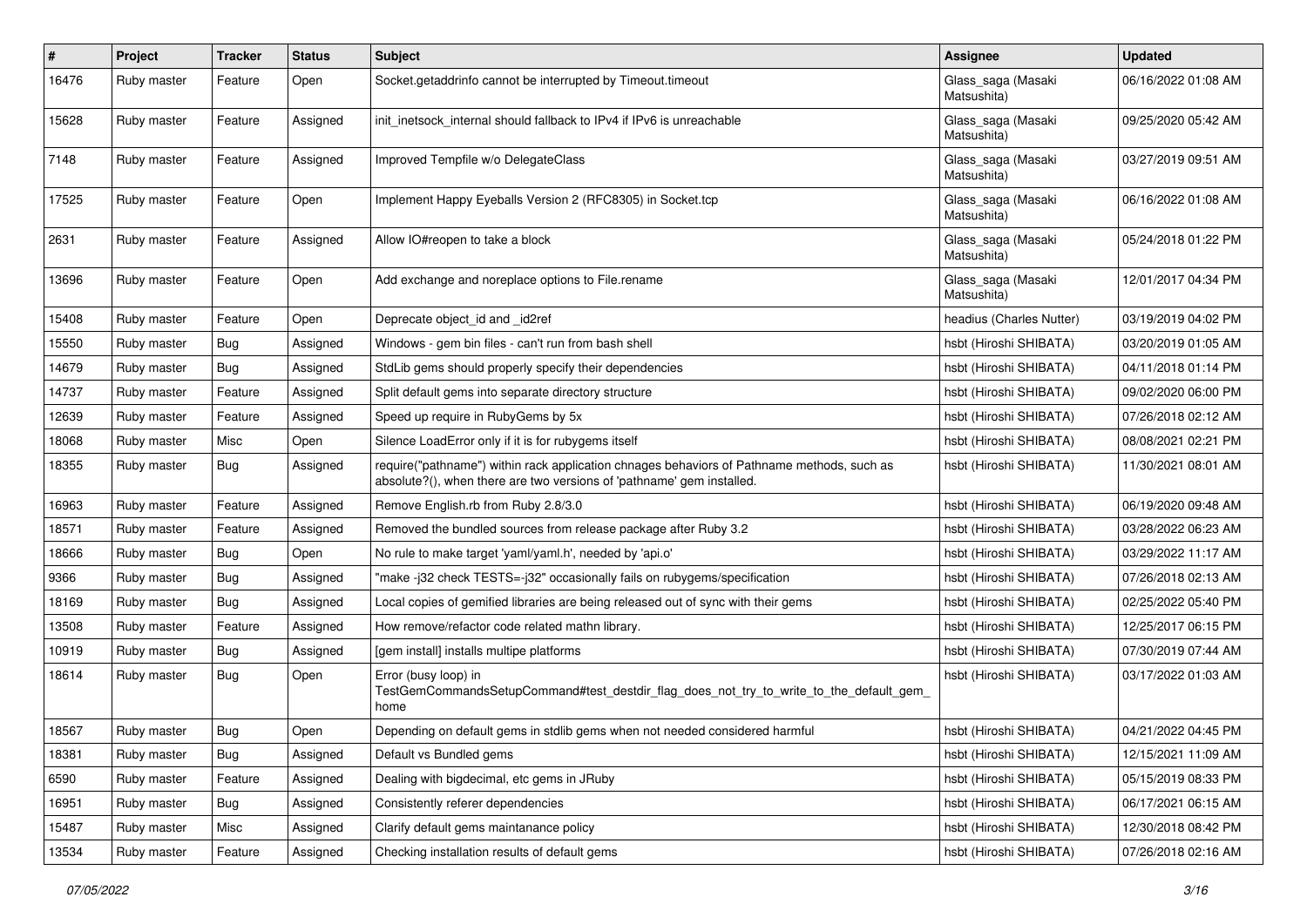| $\sharp$ | Project     | <b>Tracker</b> | <b>Status</b> | <b>Subject</b>                                                                     | <b>Assignee</b>             | <b>Updated</b>      |
|----------|-------------|----------------|---------------|------------------------------------------------------------------------------------|-----------------------------|---------------------|
| 18790    | Ruby master | Bug            | Assigned      | cannot load such file -- digest (LoadError)                                        | hsbt (Hiroshi SHIBATA)      | 06/06/2022 12:41 AM |
| 5617     | Ruby master | Feature        | Assigned      | Allow install RubyGems into dediceted directory                                    | hsbt (Hiroshi SHIBATA)      | 05/16/2018 09:15 AM |
| 16012    | Ruby master | Feature        | Assigned      | Add a (small) test-install suite?                                                  | hsbt (Hiroshi SHIBATA)      | 07/30/2019 08:13 AM |
| 18227    | Ruby master | Feature        | Open          | Static class initialization.                                                       | ioquatix (Samuel Williams)  | 09/29/2021 09:21 PM |
| 18818    | Ruby master | <b>Bug</b>     | Open          | SEGV (Fiber scheduler?)                                                            | ioquatix (Samuel Williams)  | 06/06/2022 06:31 PM |
| 18036    | Ruby master | <b>Bug</b>     | Open          | Pthread fibers become invalid on fork - different from normal fibers.              | ioquatix (Samuel Williams)  | 08/19/2021 07:05 AM |
| 13383    | Ruby master | Feature        | Open          | [PATCH] Module#source location                                                     | ioquatix (Samuel Williams)  | 01/09/2020 05:16 AM |
| 18810    | Ruby master | <b>Bug</b>     | Open          | Make `Kernel#p` interruptable.                                                     | ioquatix (Samuel Williams)  | 05/30/2022 12:44 AM |
| 595      | Ruby master | Bug            | Assigned      | Fiber ignores ensure clause                                                        | ioquatix (Samuel Williams)  | 12/29/2019 10:37 AM |
| 17664    | Ruby master | Bug            | Assigned      | Behavior of sockets changed in Ruby 3.0 to non-blocking                            | ioquatix (Samuel Williams)  | 07/12/2021 10:28 AM |
| 16492    | Ruby master | Bug            | Open          | TestBugReporter#test_bug_reporter_add test failures                                | jaruga (Jun Aruga)          | 08/24/2021 01:12 PM |
| 18002    | Ruby master | <b>Bug</b>     | Open          | s390x: Tests failing without LC ALL env                                            | jaruga (Jun Aruga)          | 07/12/2021 04:30 PM |
| 17720    | Ruby master | Misc           | Assigned      | Cirrus CI to check non-x86_64 architecture cases by own machines                   | jaruga (Jun Aruga)          | 09/26/2021 10:24 AM |
| 16188    | Ruby master | Misc           | Open          | What are the performance implications of the new keyword arguments in 2.7 and 3.0? | jeremyevans0 (Jeremy Evans) | 11/27/2019 04:45 PM |
| 17995    | Ruby master | Bug            | Open          | Slow down when mjit and Ractor are being used at same time                         | k0kubun (Takashi Kokubun)   | 06/11/2022 04:02 AM |
| 18142    | Ruby master | Bug            | Assigned      | Segmentation fault with Ruby 3.0.2                                                 | k0kubun (Takashi Kokubun)   | 09/02/2021 07:43 AM |
| 16694    | Ruby master | <b>Bug</b>     | Assigned      | JIT vs hardened GCC with PCH                                                       | k0kubun (Takashi Kokubun)   | 02/02/2021 07:38 AM |
| 18808    | Ruby master | Bug            | Assigned      | Cannot compile ruby 3.1.2 on powerpc64le-linux without disabling the jit features  | k0kubun (Takashi Kokubun)   | 06/20/2022 10:40 AM |
| 18277    | Ruby master | <b>Bug</b>     | Open          | buffer error (Zlib::BufError) in Zlib::Deflate#deflate when using MJIT             | k0kubun (Takashi Kokubun)   | 01/05/2022 03:04 PM |
| 18058    | Ruby master | <b>Bug</b>     | Open          | 3.1.0-dev with MJIT enabled Zlib::BufError during `gem install                     | k0kubun (Takashi Kokubun)   | 08/02/2021 08:31 PM |
| 16185    | Ruby master | <b>Bug</b>     | Open          | basictest failure on AIX 6.1 for 64bit build                                       | kanemoto (Yutaka Kanemoto)  | 10/15/2019 12:05 AM |
| 18761    | Ruby master | Misc           | Open          | provide an example wasm project                                                    | katei (Yuta Saito)          | 05/23/2022 11:01 AM |
| 3953     | Ruby master | Feature        | Assigned      | TCPSocket / UDPSocket do not accept IPAddr objects.                                | knu (Akinori MUSHA)         | 12/25/2017 06:14 PM |
| 15281    | Ruby master | Feature        | Assigned      | Speed up Set#intersect with size check.                                            | knu (Akinori MUSHA)         | 08/11/2020 02:43 AM |
| 16989    | Ruby master | Feature        | Open          | Sets: need $\Psi$                                                                  | knu (Akinori MUSHA)         | 02/18/2022 02:57 AM |
| 15240    | Ruby master | Feature        | Open          | Set operations check for is_a?(Set), rather than allowing duck typing              | knu (Akinori MUSHA)         | 08/27/2019 08:12 PM |
| 11710    | Ruby master | Feature        | Open          | [PATCH] Replace Set#merge with Set#merge! and make Set#merge non-mutating.         | knu (Akinori MUSHA)         | 11/18/2015 07:28 PM |
| 17210    | Ruby master | Feature        | Open          | More readable and useful `Set#inspect`                                             | knu (Akinori MUSHA)         | 05/19/2021 10:12 PM |
| 11527    | Ruby master | Feature        | Assigned      | IPAddr#mask_addr isn't a method                                                    | knu (Akinori MUSHA)         | 11/07/2018 04:12 PM |
| 8047     | Ruby master | Feature        | Assigned      | IPAddr makes host address with netmask                                             | knu (Akinori MUSHA)         | 01/05/2018 09:00 PM |
| 11531    | Ruby master | Bug            | Assigned      | IPAddr#== implements wrong logic                                                   | knu (Akinori MUSHA)         | 12/29/2019 12:50 PM |
| 13610    | Ruby master | Feature        | Assigned      | IPAddr doesn't provide helpful methods to get the subnet or IP address             | knu (Akinori MUSHA)         | 10/20/2017 01:13 AM |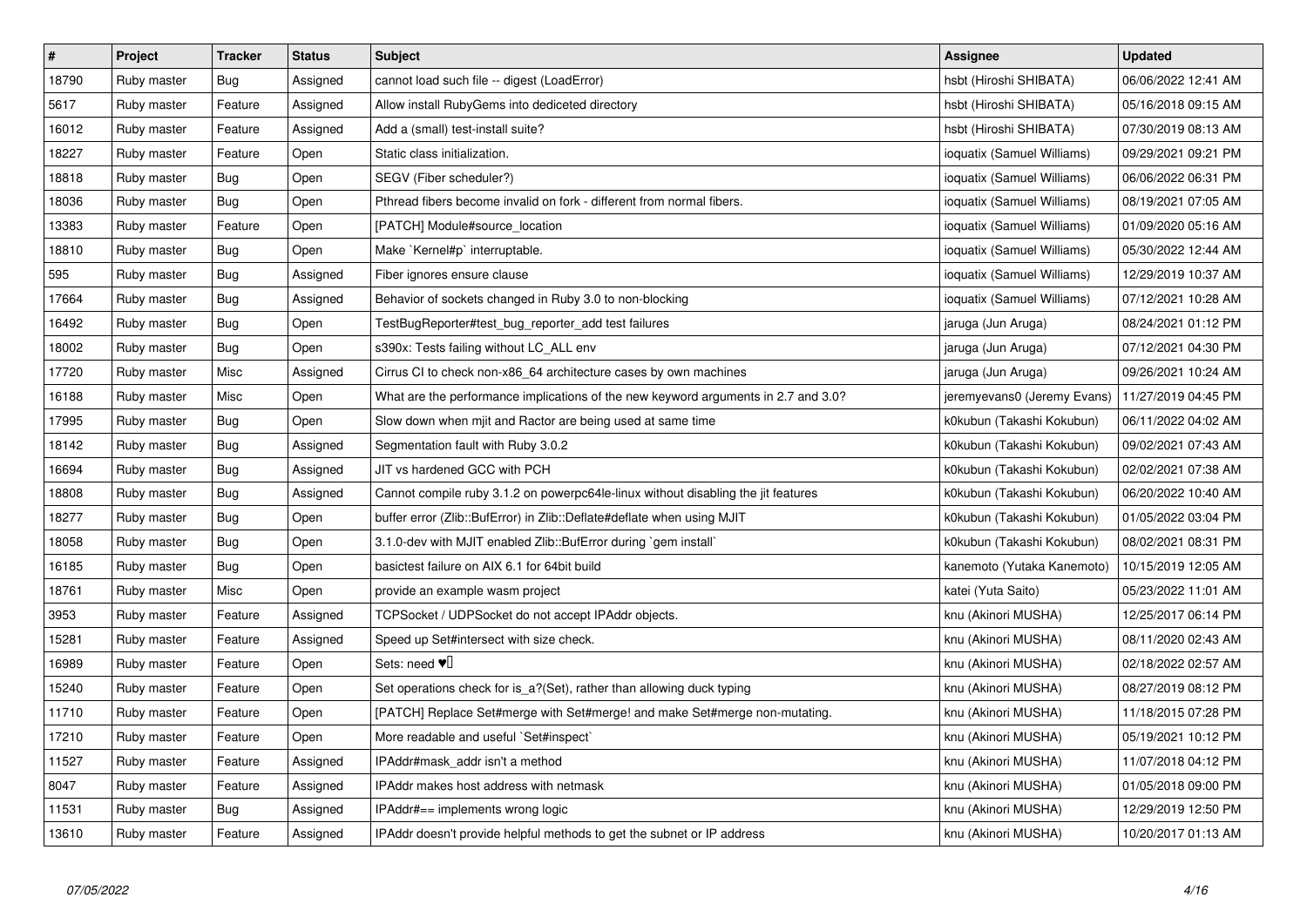| $\sharp$ | Project     | <b>Tracker</b> | <b>Status</b> | Subject                                                                                                                           | Assignee            | <b>Updated</b>      |
|----------|-------------|----------------|---------------|-----------------------------------------------------------------------------------------------------------------------------------|---------------------|---------------------|
| 17617    | Ruby master | Bug            | Open          | When a Ractor's incoming port is closed, Ractor.receive_if does not raise Ractor::ClosedError, but<br>instead blocks indefinitely | ko1 (Koichi Sasada) | 09/14/2021 01:40 AM |
| 16027    | Ruby master | Feature        | Assigned      | Update Ruby's dtrace / USDT API to match what is exposed via the TracePoint API                                                   | ko1 (Koichi Sasada) | 08/03/2019 02:41 AM |
| 17420    | Ruby master | Bug            | Open          | Unsafe mutation of \$" when doing non-RubyGems require in Ractor                                                                  | ko1 (Koichi Sasada) | 01/07/2021 01:23 PM |
| 15854    | Ruby master | Feature        | Open          | Tracing instance variable assignment                                                                                              | ko1 (Koichi Sasada) | 07/29/2019 07:13 AM |
| 7976     | Ruby master | Bug            | Assigned      | TracePoint call is at call point, not call site                                                                                   | ko1 (Koichi Sasada) | 01/05/2018 09:00 PM |
| 10238    | Ruby master | Feature        | Open          | todo: remove dependency on malloc_usable_size                                                                                     | ko1 (Koichi Sasada) | 12/10/2020 09:20 AM |
| 17363    | Ruby master | Feature        | Assigned      | Timeouts                                                                                                                          | ko1 (Koichi Sasada) | 05/14/2022 09:06 AM |
| 11174    | Ruby master | Bug            | Open          | threads memory leak                                                                                                               | ko1 (Koichi Sasada) | 06/17/2019 03:17 PM |
| 6694     | Ruby master | Feature        | Assigned      | Thread.new without block.                                                                                                         | ko1 (Koichi Sasada) | 12/25/2017 06:15 PM |
| 9755     | Ruby master | Feature        | Assigned      | Thread::Backtrace::Location#defined class                                                                                         | ko1 (Koichi Sasada) | 04/18/2014 09:22 AM |
| 14727    | Ruby master | Bug            | Assigned      | TestQueue#test_queue_with_trap always timeout on Windows10                                                                        | ko1 (Koichi Sasada) | 05/01/2018 02:59 AM |
| 14090    | Ruby master | Bug            | Assigned      | TestGc#test_interrupt_in_finalizer` fails very rarely                                                                             | ko1 (Koichi Sasada) | 12/02/2021 07:24 PM |
| 13512    | Ruby master | Feature        | Open          | <b>System Threads</b>                                                                                                             | ko1 (Koichi Sasada) | 07/14/2017 07:08 AM |
| 4040     | Ruby master | Bug            | Assigned      | SystemStackError with Hash[*a] for Large _a_                                                                                      | ko1 (Koichi Sasada) | 12/25/2017 06:14 PM |
| 8263     | Ruby master | Feature        | Assigned      | Support discovering yield state of individual Fibers                                                                              | ko1 (Koichi Sasada) | 12/23/2021 11:40 PM |
| 18886    | Ruby master | Bug            | Open          | Struct aref and aset don't trigger any tracepoints.                                                                               | ko1 (Koichi Sasada) | 06/29/2022 06:05 AM |
| 17196    | Ruby master | Bug            | Assigned      | Segmentation Fault with Socket#close in Ractors                                                                                   | ko1 (Koichi Sasada) | 03/20/2022 01:52 PM |
| 18464    | Ruby master | Bug            | Assigned      | RUBY_INTERNAL_EVENT_NEWOBJ tracepoint causes an interpreter crash when combined with<br>Ractors                                   | ko1 (Koichi Sasada) | 06/08/2022 08:25 AM |
| 16776    | Ruby master | <b>Bug</b>     | Assigned      | Regression in coverage library                                                                                                    | ko1 (Koichi Sasada) | 11/24/2021 07:26 AM |
| 8444     | Ruby master | Bug            | Open          | Regexp vars $\frac{6}{5}$ and friends are not thread local                                                                        | ko1 (Koichi Sasada) | 07/30/2019 07:38 AM |
| 15802    | Ruby master | Misc           | Open          | Reduce the minimum string buffer size from 127 to 63 bytes                                                                        | ko1 (Koichi Sasada) | 07/30/2019 04:04 AM |
| 17826    | Ruby master | Bug            | Assigned      | Ractor#take hangs if used in multiple Threads                                                                                     | ko1 (Koichi Sasada) | 12/15/2021 01:30 PM |
| 17414    | Ruby master | Feature        | Open          | Ractor should allow access to shareable attributes for Modules/Classes                                                            | ko1 (Koichi Sasada) | 12/21/2020 03:56 PM |
| 18258    | Ruby master | <b>Bug</b>     | Open          | Ractor shareable? can be slow and mutates internal object flags.                                                                  | ko1 (Koichi Sasada) | 10/21/2021 08:58 AM |
| 17678    | Ruby master | Bug            | Assigned      | Ractors do not restart after fork                                                                                                 | ko1 (Koichi Sasada) | 03/09/2021 12:42 AM |
| 17624    | Ruby master | <b>Bug</b>     | Open          | Ractor.receive is not thread-safe                                                                                                 | ko1 (Koichi Sasada) | 09/14/2021 01:40 AM |
| 17998    | Ruby master | Bug            | Assigned      | ractor: process hanging (with ractors initialized, but not being used)                                                            | ko1 (Koichi Sasada) | 12/02/2021 08:17 PM |
| 17393    | Ruby master | Feature        | Open          | 'Ractor::Moved#inspect'                                                                                                           | ko1 (Koichi Sasada) | 12/21/2020 05:47 PM |
| 17404    | Ruby master | Feature        | Open          | Ractor `move:` API to allow shareability check                                                                                    | ko1 (Koichi Sasada) | 12/18/2020 09:17 PM |
| 17543    | Ruby master | Bug            | Open          | Ractor isolation broken by `self` in shareable proc                                                                               | ko1 (Koichi Sasada) | 01/29/2021 03:06 PM |
| 17679    | Ruby master | Bug            | Assigned      | Ractor incoming channel can consume unlimited resources                                                                           | ko1 (Koichi Sasada) | 06/30/2022 10:49 AM |
| 18119    | Ruby master | Bug            | Open          | Ractor crashes when instantiating classes                                                                                         | ko1 (Koichi Sasada) | 09/14/2021 01:42 AM |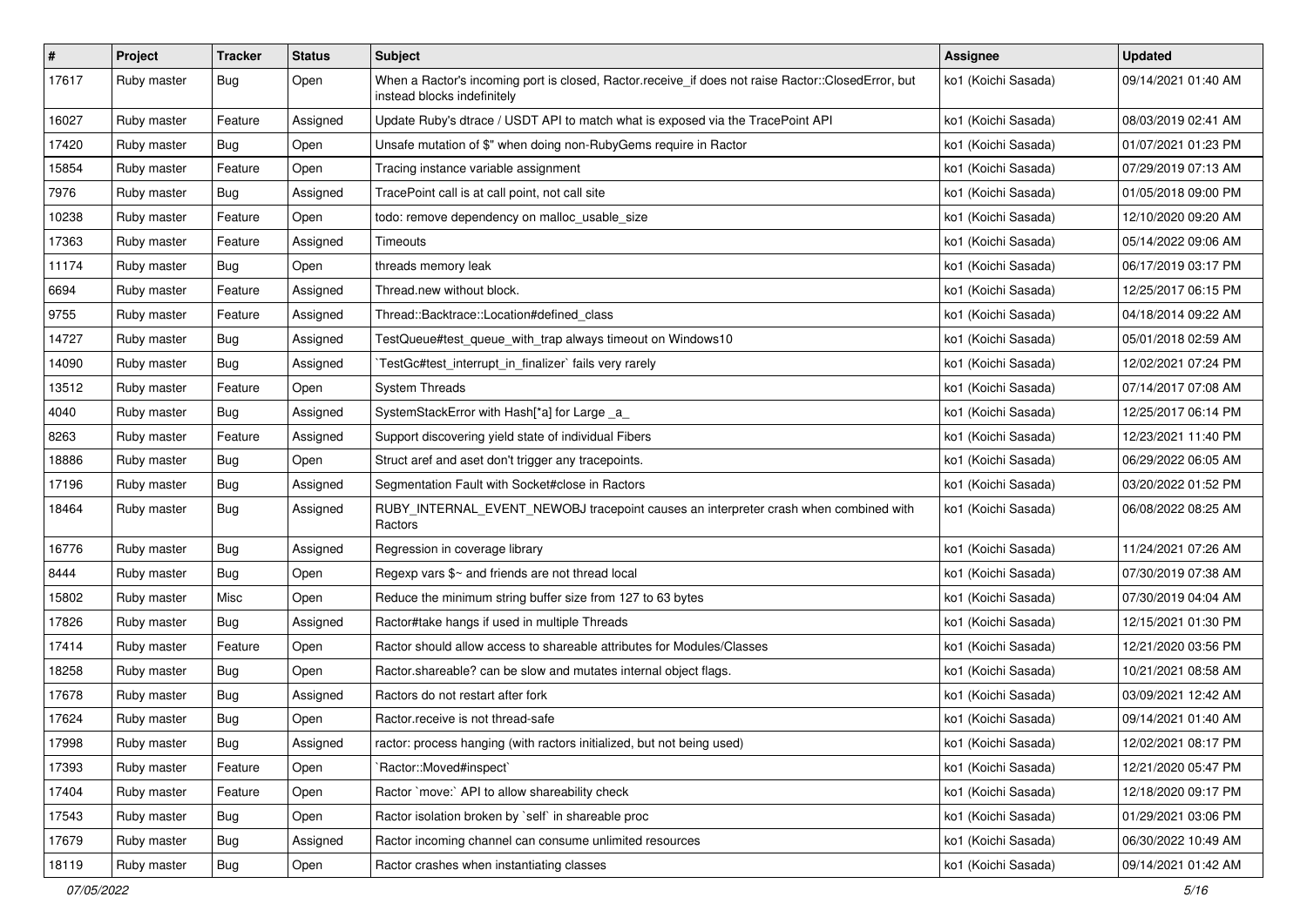| $\sharp$ | Project     | <b>Tracker</b> | <b>Status</b> | <b>Subject</b>                                                      | <b>Assignee</b>     | <b>Updated</b>      |
|----------|-------------|----------------|---------------|---------------------------------------------------------------------|---------------------|---------------------|
| 18024    | Ruby master | Bug            | Assigned      | Ractor crashes when connections are closed in multiple Ractors      | ko1 (Koichi Sasada) | 12/14/2021 04:41 PM |
| 17677    | Ruby master | Bug            | Assigned      | Ractor crashes fork when blocking                                   | ko1 (Koichi Sasada) | 03/09/2021 12:42 AM |
| 17359    | Ruby master | Bug            | Open          | Ractor copy mode is not Ractor-safe                                 | ko1 (Koichi Sasada) | 12/02/2020 05:42 PM |
| 18572    | Ruby master | Bug            | Assigned      | Performance regression when invoking refined methods                | ko1 (Koichi Sasada) | 02/10/2022 12:48 AM |
| 15263    | Ruby master | Bug            | Open          | [PATCH] vm_trace.c (postponed_job_register): only hit main thread   | ko1 (Koichi Sasada) | 10/27/2018 11:35 PM |
| 2294     | Ruby master | Feature        | Assigned      | [PATCH] ruby_bind_stack() to embed Ruby in coroutine                | ko1 (Koichi Sasada) | 01/05/2018 09:00 PM |
| 10423    | Ruby master | Feature        | Open          | [PATCH] opt_str_lit*: avoid literal string allocations              | ko1 (Koichi Sasada) | 01/05/2018 09:01 PM |
| 14859    | Ruby master | Feature        | Open          | [PATCH] implement Timeout in VM                                     | ko1 (Koichi Sasada) | 07/22/2018 07:42 AM |
| 14813    | Ruby master | Feature        | Open          | [PATCH] gc.c: make gc_enter+gc_exit pairs dtrace probes, too        | ko1 (Koichi Sasada) | 12/17/2018 07:42 AM |
| 17667    | Ruby master | Bug            | Open          | Module#name needs synchronization                                   | ko1 (Koichi Sasada) | 03/02/2021 07:31 AM |
| 17513    | Ruby master | Bug            | Open          | Methods of shareable objects and UnboundMethods should be shareable | ko1 (Koichi Sasada) | 01/06/2021 08:53 PM |
| 18553    | Ruby master | Bug            | Open          | Memory leak on compiling method call with kwargs                    | ko1 (Koichi Sasada) | 03/23/2022 09:34 PM |
| 15878    | Ruby master | Feature        | Assigned      | Make exit faster by not running GC                                  | ko1 (Koichi Sasada) | 07/29/2019 07:48 AM |
| 17884    | Ruby master | Feature        | Open          | locindex for profiling tools                                        | ko1 (Koichi Sasada) | 05/24/2021 04:17 PM |
| 17593    | Ruby master | Feature        | Assigned      | load_iseq_eval should override the ISeq path                        | ko1 (Koichi Sasada) | 02/16/2021 08:27 AM |
| 16819    | Ruby master | Bug            | Assigned      | Line reporting off by one when reporting line of a hash?            | ko1 (Koichi Sasada) | 06/16/2020 05:57 PM |
| 16124    | Ruby master | Misc           | Assigned      | Let the transient heap belong to objspace                           | ko1 (Koichi Sasada) | 11/18/2019 08:48 AM |
| 14492    | Ruby master | Feature        | Open          | iseq loading + caching should be in core                            | ko1 (Koichi Sasada) | 12/10/2020 08:53 AM |
| 10009    | Ruby master | Bug            | Open          | IO operation is 10x slower in multi-thread environment              | ko1 (Koichi Sasada) | 05/21/2015 07:19 AM |
| 13388    | Ruby master | Feature        | Assigned      | gc.c: Add GC.get_parameters and .set_parameters                     | ko1 (Koichi Sasada) | 03/30/2017 10:52 AM |
| 17516    | Ruby master | Bug            | Assigned      | forking in a ractor causes Ruby to crash                            | ko1 (Koichi Sasada) | 11/30/2021 05:26 AM |
| 14607    | Ruby master | Bug            | Assigned      | Fix use of the rb_profile_frames start parameter                    | ko1 (Koichi Sasada) | 06/09/2022 06:12 AM |
| 15778    | Ruby master | Feature        | Open          | Expose an API to pry-open the stack frames in Ruby                  | ko1 (Koichi Sasada) | 08/29/2019 06:24 AM |
| 10932    | Ruby master | Feature        | Open          | Enabling allocation tracing as early as possible                    | ko1 (Koichi Sasada) | 06/13/2015 07:54 AM |
| 15315    | Ruby master | Bug            | Open          | ec_switch can still lose interrupts                                 | ko1 (Koichi Sasada) | 11/20/2018 09:32 AM |
| 3731     | Ruby master | Feature        | Assigned      | Easier Embedding API for Ruby                                       | ko1 (Koichi Sasada) | 12/25/2017 06:14 PM |
| 15939    | Ruby master | Feature        | Assigned      | Dump symbols reference to their fstr in ObjectSpace.dump()          | ko1 (Koichi Sasada) | 08/08/2019 09:38 PM |
| 12020    | Ruby master | Feature        | Assigned      | Documenting Ruby memory model                                       | ko1 (Koichi Sasada) | 12/23/2021 11:40 PM |
| 11808    | Ruby master | Bug            | Open          | Different behavior between Enumerable#grep and Array#grep           | ko1 (Koichi Sasada) | 10/26/2020 04:36 AM |
| 17531    | Ruby master | Bug            | Open          | did_you_mean` not Ractor friendly                                   | ko1 (Koichi Sasada) | 01/29/2021 08:48 AM |
| 17502    | Ruby master | Misc           | Open          | C vs Ruby                                                           | ko1 (Koichi Sasada) | 12/02/2021 07:53 PM |
| 6695     | Ruby master | Feature        | Assigned      | Configuration for Thread/Fiber creation                             | ko1 (Koichi Sasada) | 12/25/2017 06:15 PM |
| 14394    | Ruby master | Feature        | Open          | Class.descendants                                                   | ko1 (Koichi Sasada) | 01/20/2022 10:46 PM |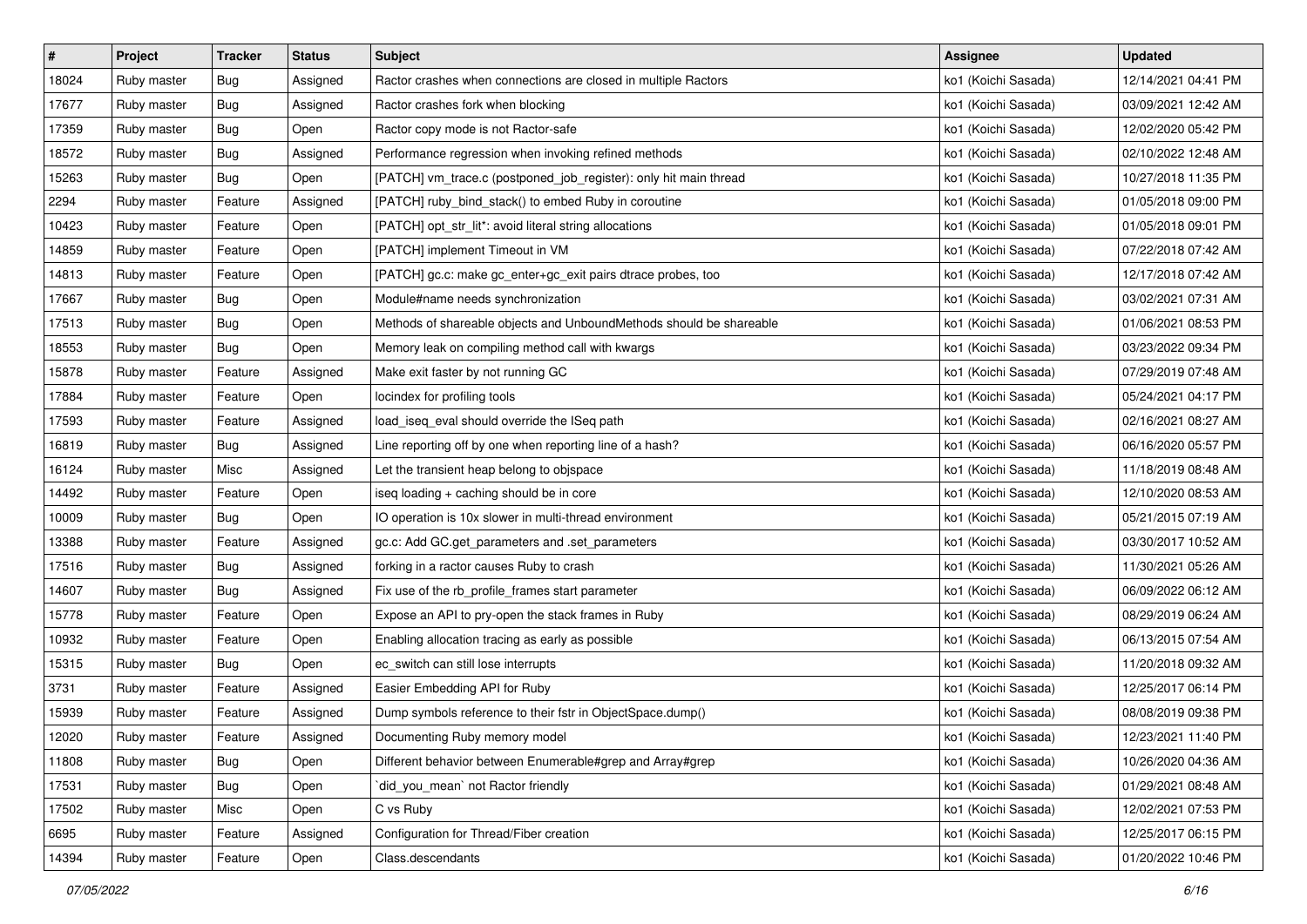| #     | Project     | <b>Tracker</b> | <b>Status</b> | Subject                                                                                                                   | <b>Assignee</b>                     | <b>Updated</b>      |
|-------|-------------|----------------|---------------|---------------------------------------------------------------------------------------------------------------------------|-------------------------------------|---------------------|
| 13252 | Ruby master | Feature        | Assigned      | C API for creating strings without copying                                                                                | ko1 (Koichi Sasada)                 | 04/17/2017 07:22 AM |
| 15499 | Ruby master | <b>Bug</b>     | Assigned      | Breaking behavior on ruby 2.6: rb_thread_call_without_gvl doesn't invoke unblock_function when<br>used on the main thread | ko1 (Koichi Sasada)                 | 01/05/2021 02:24 AM |
| 13821 | Ruby master | Feature        | Assigned      | Allow fibers to be resumed across threads                                                                                 | ko1 (Koichi Sasada)                 | 02/15/2019 10:09 AM |
| 8576  | Ruby master | Feature        | Assigned      | Add optimized method type for constant value methods                                                                      | ko1 (Koichi Sasada)                 | 12/25/2017 06:15 PM |
| 8960  | Ruby master | Feature        | Assigned      | Add Exception#backtrace locations                                                                                         | ko1 (Koichi Sasada)                 | 11/25/2016 02:15 PM |
| 18275 | Ruby master | Feature        | Open          | Add an option to define_method to not capture the surrounding environment                                                 | ko1 (Koichi Sasada)                 | 12/03/2021 02:34 PM |
| 17676 | Ruby master | Bug            | Assigned      | Accessing ENV from Ractor raises IsolationError                                                                           | ko1 (Koichi Sasada)                 | 03/09/2021 02:37 AM |
| 11269 | Ruby master | <b>Bug</b>     | Assigned      | ruby init setproctitle() should be called before require libraries()                                                      | kosaki (Motohiro KOSAKI)            | 06/17/2015 03:01 AM |
| 13697 | Ruby master | Feature        | Open          | [PATCH]: futex based thread primitives                                                                                    | kosaki (Motohiro KOSAKI)            | 01/28/2018 11:41 PM |
| 4464  | Ruby master | Feature        | Assigned      | [PATCH] add Fcntl:: Flock object for easier use of POSIX file locks                                                       | kosaki (Motohiro KOSAKI)            | 12/25/2017 06:14 PM |
| 7086  | Ruby master | Feature        | Assigned      | Condition Variable#wait has meaningless return value                                                                      | kosaki (Motohiro KOSAKI)            | 12/25/2017 06:15 PM |
| 18034 | Ruby master | Bug            | Assigned      | Segmentation fault fiddle with `--enable-bundled-libffi` and macOS                                                        | kou (Kouhei Sutou)                  | 11/30/2021 07:39 AM |
| 17478 | Ruby master | Bug            | Assigned      | Ruby3.0 is slower than Ruby2.7.2 when parsing a large CSV file                                                            | kou (Kouhei Sutou)                  | 11/24/2021 05:12 AM |
| 7859  | Ruby master | Bug            | Assigned      | Readline: Incorrect arrow key behavior in vi_editing_mode insert mode with Readline 6.2                                   | kouji (Kouji Takao)                 | 12/25/2017 06:15 PM |
| 8782  | Ruby master | Bug            | Assigned      | Don't set rl_getc_function on editline                                                                                    | kouji (Kouji Takao)                 | 01/05/2018 09:00 PM |
| 17355 | Ruby master | Feature        | Assigned      | Using same set of names in or-patterns (pattern matching with $Foo(x)   Bar(x)$ )                                         | ktsj (Kazuki Tsujimoto)             | 09/13/2021 09:11 AM |
| 15918 | Ruby master | Feature        | Open          | Pattern matching for Set                                                                                                  | ktsj (Kazuki Tsujimoto)             | 07/29/2019 08:12 AM |
| 15881 | Ruby master | Feature        | Open          | Optimize deconstruct in pattern matching                                                                                  | ktsj (Kazuki Tsujimoto)             | 12/25/2019 04:28 AM |
| 18773 | Ruby master | Feature        | Assigned      | deconstruct to receive a range                                                                                            | ktsj (Kazuki Tsujimoto)             | 07/04/2022 05:38 PM |
| 18408 | Ruby master | Feature        | Assigned      | Allow pattern match to set instance variables                                                                             | ktsj (Kazuki Tsujimoto)             | 01/26/2022 07:07 PM |
| 18194 | Ruby master | Feature        | Open          | No easy way to format exception messages per thread/fiber scheduler context.                                              | mame (Yusuke Endoh)                 | 09/29/2021 10:10 AM |
| 4247  | Ruby master | Feature        | Assigned      | New features for Array#sample, Array#choice                                                                               | mame (Yusuke Endoh)                 | 12/25/2017 06:14 PM |
| 14244 | Ruby master | Feature        | Open          | Better error messages for scripts with non-matching end statements                                                        | mame (Yusuke Endoh)                 | 11/29/2018 08:57 AM |
| 18564 | Ruby master | Feature        | Open          | Add Exception#detailed_message                                                                                            | mame (Yusuke Endoh)                 | 02/01/2022 08:06 PM |
| 12676 | Ruby master | Feature        | Assigned      | Significant performance increase, and code conciseness, for prime_division method in prime.rb                             | marcandre (Marc-Andre<br>Lafortune) | 11/18/2016 03:46 PM |
| 8223  | Ruby master | Feature        | Open          | Make Matrix more omnivorous.                                                                                              | marcandre (Marc-Andre<br>Lafortune) | 04/09/2013 03:42 AM |
| 15815 | Ruby master | Feature        | Open          | Add option to raise NoMethodError for OpenStruct                                                                          | marcandre (Marc-Andre<br>Lafortune) | 09/28/2020 02:11 AM |
| 9347  | Ruby master | Feature        | Open          | Accept non callable argument to detect                                                                                    | marcandre (Marc-Andre<br>Lafortune) | 01/05/2018 09:00 PM |
| 8061  | Ruby master | Feature        | Open          | 00000000000000                                                                                                            | matz (Yukihiro Matsumoto)           | 12/25/2017 06:15 PM |
| 9816  | Ruby master | Feature        | Assigned      | 00000000000000000000                                                                                                      | matz (Yukihiro Matsumoto)           | 10/28/2014 08:29 AM |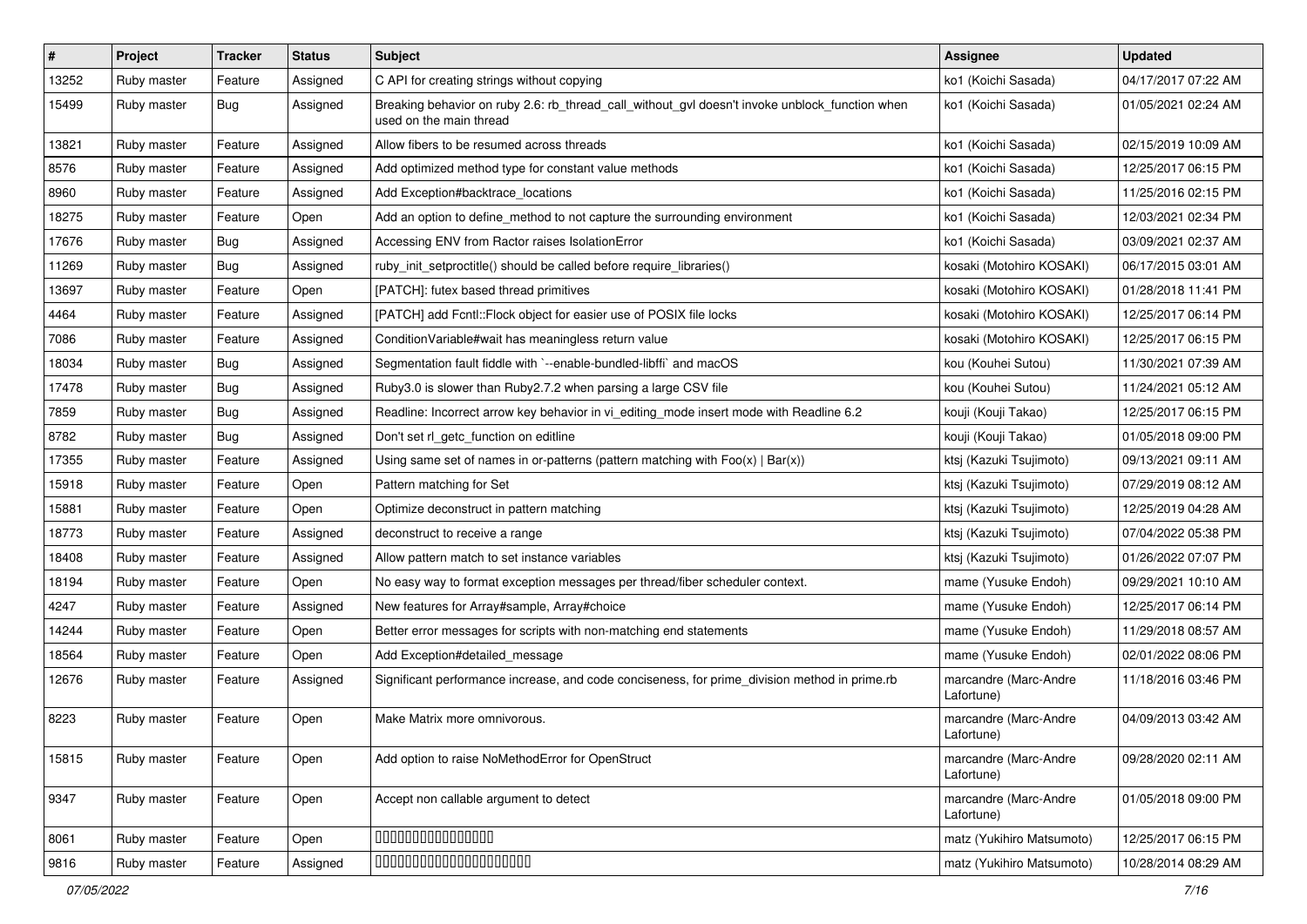| $\pmb{\#}$ | Project     | <b>Tracker</b> | <b>Status</b> | Subject                                                                                                                | <b>Assignee</b>           | <b>Updated</b>      |
|------------|-------------|----------------|---------------|------------------------------------------------------------------------------------------------------------------------|---------------------------|---------------------|
| 15764      | Ruby master | <b>Bug</b>     | Open          | Whitespace and control characters should not be permitted in tokens                                                    | matz (Yukihiro Matsumoto) | 04/22/2019 07:48 AM |
| 8478       | Ruby master | Feature        | Open          | The hash returned by Enumerable#group_by should have an empty array for its default value                              | matz (Yukihiro Matsumoto) | 06/04/2013 03:56 PM |
| 4592       | Ruby master | Feature        | Assigned      | Tempfile0000000                                                                                                        | matz (Yukihiro Matsumoto) | 12/25/2017 06:14 PM |
| 7795       | Ruby master | Feature        | Open          | Symbol.defined? and/or to_existing_symbol                                                                              | matz (Yukihiro Matsumoto) | 12/25/2017 06:15 PM |
| 5825       | Ruby master | Feature        | Assigned      | Sweet instance var assignment in the object initializer                                                                | matz (Yukihiro Matsumoto) | 12/10/2020 08:53 AM |
| 7349       | Ruby master | Feature        | Assigned      | Struct#inspect needs more meaningful output                                                                            | matz (Yukihiro Matsumoto) | 12/25/2017 06:15 PM |
| 5558       | Ruby master | Feature        | Assigned      | String#% strange arity errors                                                                                          | matz (Yukihiro Matsumoto) | 12/25/2017 06:15 PM |
| 6802       | Ruby master | Feature        | Assigned      | String#scan should have equivalent yielding MatchData                                                                  | matz (Yukihiro Matsumoto) | 12/25/2017 06:15 PM |
| 11028      | Ruby master | Feature        | Assigned      | standalone running single file (zipped archives of ruby code) running **without installation** using<br>"gem install " | matz (Yukihiro Matsumoto) | 04/04/2015 01:44 AM |
| 6841       | Ruby master | Feature        | Assigned      | Shorthand for Assigning Return Value of Method to Self                                                                 | matz (Yukihiro Matsumoto) | 12/10/2020 08:53 AM |
| 16992      | Ruby master | Feature        | Open          | Sets: officially ordered                                                                                               | matz (Yukihiro Matsumoto) | 09/03/2020 02:08 PM |
| 5741       | Ruby master | Feature        | Assigned      | Secure Erasure of Passwords                                                                                            | matz (Yukihiro Matsumoto) | 12/25/2017 06:15 PM |
| 8232       | Ruby master | Feature        | Open          | Rudiments of abstract algebra in Ruby                                                                                  | matz (Yukihiro Matsumoto) | 04/09/2013 01:47 AM |
| 7848       | Ruby master | Feature        | Open          | Restore default state for core ruby objects                                                                            | matz (Yukihiro Matsumoto) | 12/25/2017 06:15 PM |
| 5643       | Ruby master | Feature        | Assigned      | require/load options and binding option                                                                                | matz (Yukihiro Matsumoto) | 12/25/2017 06:15 PM |
| 6445       | Ruby master | Feature        | Assigned      | request for default length/position on string index                                                                    | matz (Yukihiro Matsumoto) | 12/25/2017 06:15 PM |
| 10287      | Ruby master | Feature        | Open          | rename COLON3 to COLON2_HEAD.                                                                                          | matz (Yukihiro Matsumoto) | 07/27/2021 09:34 AM |
| 10541      | Ruby master | Misc           | Open          | Remove shorthand string interpolation syntax                                                                           | matz (Yukihiro Matsumoto) | 10/08/2015 05:44 PM |
| 7702       | Ruby master | Feature        | Open          | Remove Proc#binding                                                                                                    | matz (Yukihiro Matsumoto) | 07/15/2019 07:39 PM |
| 6354       | Ruby master | Feature        | Assigned      | Remove escape (break/return/redo/next support) from class/module scope                                                 | matz (Yukihiro Matsumoto) | 12/25/2017 06:15 PM |
| 15445      | Ruby master | Feature        | Open          | Reject '.123' in Float() method                                                                                        | matz (Yukihiro Matsumoto) | 01/10/2019 07:59 AM |
| 11704      | Ruby master | Bug            | Assigned      | Refinements only get "used" once in loop                                                                               | matz (Yukihiro Matsumoto) | 04/14/2016 02:45 AM |
| 13129      | Ruby master | Feature        | Assigned      | Refinements cannot refine method_missing and respond_to_missing?                                                       | matz (Yukihiro Matsumoto) | 07/03/2021 10:45 PM |
| 9704       | Ruby master | Feature        | Open          | Refinements as files instead of modules                                                                                | matz (Yukihiro Matsumoto) | 10/11/2016 06:36 PM |
| 7580       | Ruby master | Feature        | Assigned      | Range translation                                                                                                      | matz (Yukihiro Matsumoto) | 06/11/2018 09:51 AM |
| 6317       | Ruby master | Feature        | Assigned      | Range#cover?000000Range00000000000000000000                                                                            | matz (Yukihiro Matsumoto) | 12/25/2017 06:15 PM |
| 11518      | Ruby master | Feature        | Open          | Queue enhancement - promote! and promote_all!                                                                          | matz (Yukihiro Matsumoto) | 09/17/2015 08:40 PM |
| 11517      | Ruby master | Feature        | Open          | Queue enhancement - conditional pop                                                                                    | matz (Yukihiro Matsumoto) | 09/17/2015 09:02 PM |
| 5781       | Ruby master | Feature        | Assigned      | Query attributes (attribute methods ending in `?` mark)                                                                | matz (Yukihiro Matsumoto) | 01/10/2020 06:34 AM |
| 14397      | Ruby master | Feature        | Assigned      | public, protected and private should return their arguments instead of self                                            | matz (Yukihiro Matsumoto) | 12/10/2018 07:08 AM |
| 8164       | Ruby master | Feature        | Assigned      | Public/Private                                                                                                         | matz (Yukihiro Matsumoto) | 12/10/2020 08:50 AM |
| 4824       | Ruby master | Feature        | Assigned      | Provide method Kernel#executed?                                                                                        | matz (Yukihiro Matsumoto) | 03/05/2018 04:57 AM |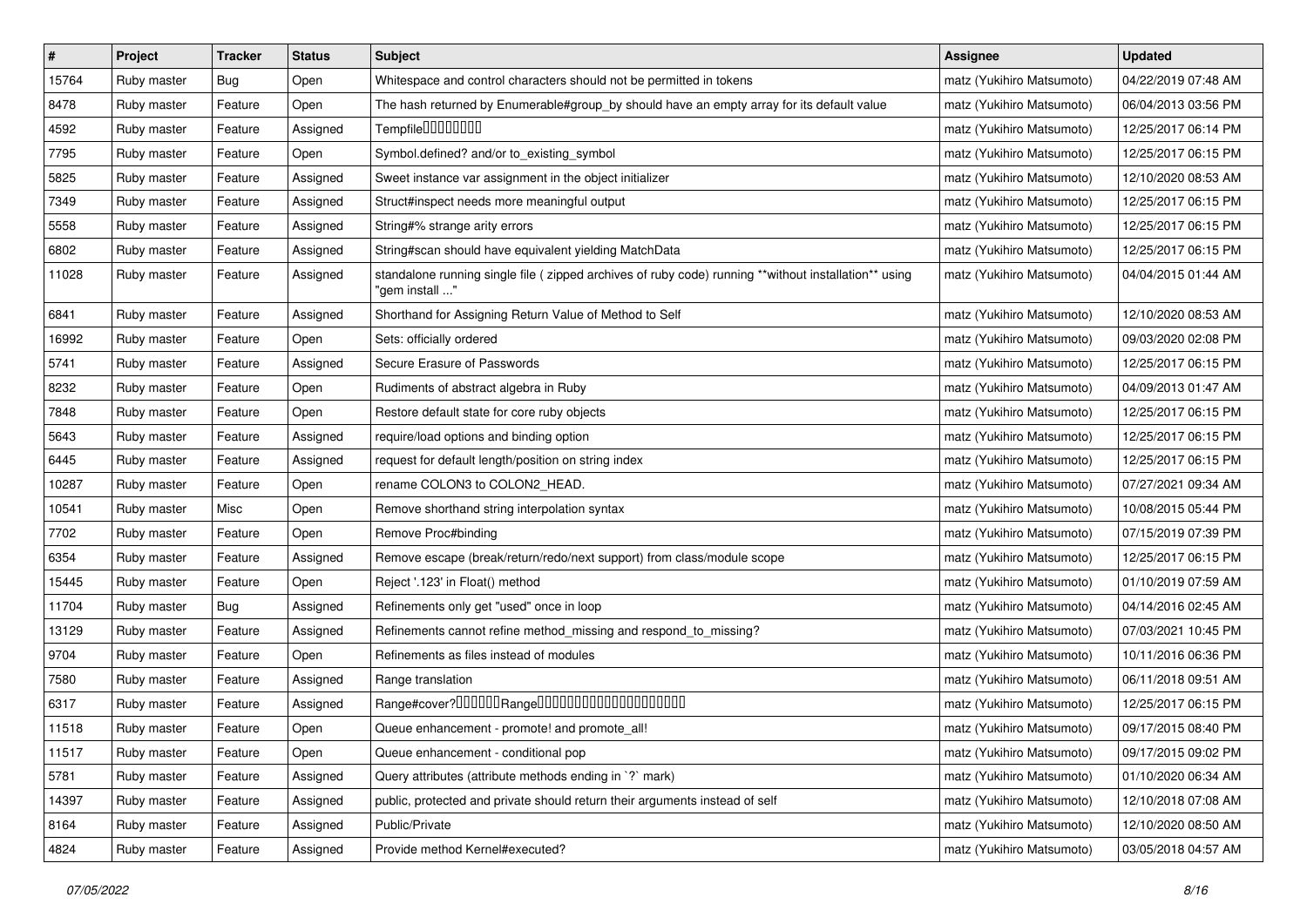| $\pmb{\#}$ | Project     | <b>Tracker</b> | <b>Status</b> | Subject                                                                                                          | Assignee                  | <b>Updated</b>      |
|------------|-------------|----------------|---------------|------------------------------------------------------------------------------------------------------------------|---------------------------|---------------------|
| 6648       | Ruby master | Feature        | Assigned      | Provide a standard API for retrieving all command-line flags passed to Ruby                                      | matz (Yukihiro Matsumoto) | 12/25/2017 06:15 PM |
| 8271       | Ruby master | Feature        | Assigned      | Proposal for moving to a more visible, formal process for feature requests                                       | matz (Yukihiro Matsumoto) | 12/23/2021 11:40 PM |
| 16461      | Ruby master | Feature        | Assigned      | Proc#using                                                                                                       | matz (Yukihiro Matsumoto) | 12/10/2020 09:10 AM |
| 5007       | Ruby master | Feature        | Assigned      | Proc#call_under: Unifying instance_eval and instance_exec                                                        | matz (Yukihiro Matsumoto) | 04/19/2018 07:57 AM |
| 11735      | Ruby master | Feature        | Open          | Porting String#squish and String#squish! from Ruby on Rails' Active Support                                      | matz (Yukihiro Matsumoto) | 06/24/2016 08:02 AM |
| 11816      | Ruby master | Feature        | Assigned      | Partial safe navigation operator                                                                                 | matz (Yukihiro Matsumoto) | 04/14/2020 08:02 AM |
| 6817       | Ruby master | Feature        | Open          | Partial application                                                                                              | matz (Yukihiro Matsumoto) | 12/25/2017 06:15 PM |
| 9614       | Ruby master | Feature        | Open          | ordering of non-Hash items which use st_ internally                                                              | matz (Yukihiro Matsumoto) | 01/05/2018 09:00 PM |
| 17288      | Ruby master | Feature        | Open          | Optimize _send_ call with a literal method name                                                                  | matz (Yukihiro Matsumoto) | 10/30/2020 12:17 AM |
| 17291      | Ruby master | Feature        | Assigned      | Optimize __send__ call                                                                                           | matz (Yukihiro Matsumoto) | 01/12/2021 05:47 AM |
| 8804       | Ruby master | Feature        | Open          | ONCE syntax                                                                                                      | matz (Yukihiro Matsumoto) | 01/04/2020 08:26 PM |
| 8663       | Ruby master | Feature        | Open          | Officialy alias ArgumentError to ArgError                                                                        | matz (Yukihiro Matsumoto) | 08/09/2013 07:42 PM |
| 17184      | Ruby master | Feature        | Open          | No stdlib function to perform simple string replacement                                                          | matz (Yukihiro Matsumoto) | 02/23/2021 09:27 PM |
| 4521       | Ruby master | Feature        | Assigned      | NoMethodError#message may take very long to execute                                                              | matz (Yukihiro Matsumoto) | 12/25/2017 06:14 PM |
| 6293       | Ruby master | Feature        | Assigned      | new queue / blocking queues                                                                                      | matz (Yukihiro Matsumoto) | 12/25/2017 06:15 PM |
| 5749       | Ruby master | Feature        | Assigned      | new method String#match_all needed                                                                               | matz (Yukihiro Matsumoto) | 12/25/2017 06:15 PM |
| 5389       | Ruby master | Feature        | Assigned      | New method Enumerator#iterate                                                                                    | matz (Yukihiro Matsumoto) | 12/25/2017 06:15 PM |
| 6596       | Ruby master | Feature        | Assigned      | New method `Array#indexes`                                                                                       | matz (Yukihiro Matsumoto) | 07/29/2020 01:41 AM |
| 5445       | Ruby master | Feature        | Assigned      | Need RUBYOPT - r before ARGV - r                                                                                 | matz (Yukihiro Matsumoto) | 12/25/2017 06:15 PM |
| 15837      | Ruby master | Feature        | Open          | Module#name_components                                                                                           | matz (Yukihiro Matsumoto) | 05/08/2019 10:29 AM |
| 6810       | Ruby master | Feature        | Assigned      | module A::B; end` is not equivalent to `module A; module B; end; end` with respect to constant<br>lookup (scope) | matz (Yukihiro Matsumoto) | 12/10/2020 09:22 AM |
| 9768       | Ruby master | Feature        | Assigned      | Method that is visible only within a certain module/class                                                        | matz (Yukihiro Matsumoto) | 04/25/2014 06:43 AM |
| 11882      | Ruby master | Feature        | Open          | Map or NamedMap                                                                                                  | matz (Yukihiro Matsumoto) | 01/17/2021 01:31 PM |
| 7503       | Ruby master | Feature        | Assigned      | make timeout.rb async-interrupt safe by default                                                                  | matz (Yukihiro Matsumoto) | 12/25/2017 06:15 PM |
| 9123       | Ruby master | Feature        | Open          | Make Numeric#nonzero? behavior consistent with Numeric#zero?                                                     | matz (Yukihiro Matsumoto) | 06/11/2019 12:55 PM |
| 11627      | Ruby master | Feature        | Open          | make `nonzero` an alias of `nonzero?`                                                                            | matz (Yukihiro Matsumoto) | 12/23/2021 11:43 PM |
| 10498      | Ruby master | Feature        | Open          | Make `loop` yield a counter                                                                                      | matz (Yukihiro Matsumoto) | 01/05/2018 09:01 PM |
| 6413       | Ruby master | Feature        | Assigned      | Make Dir.entries default to Dir.entries(Dir.pwd)                                                                 | matz (Yukihiro Matsumoto) | 12/25/2017 06:15 PM |
| 7604       | Ruby master | Feature        | Open          | Make === comparison operator ability to delegate comparison to an argument                                       | matz (Yukihiro Matsumoto) | 12/25/2017 06:15 PM |
| 14927      | Ruby master | Feature        | Open          | Loading multiple files at once                                                                                   | matz (Yukihiro Matsumoto) | 09/18/2018 12:38 AM |
| 7548       | Ruby master | Feature        | Open          | Load and Require Callbacks                                                                                       | matz (Yukihiro Matsumoto) | 12/25/2017 06:15 PM |
| 14609      | Ruby master | Feature        | Open          | Let `Kernel#p` without an argument print the receiver                                                            | matz (Yukihiro Matsumoto) | 02/08/2020 08:43 PM |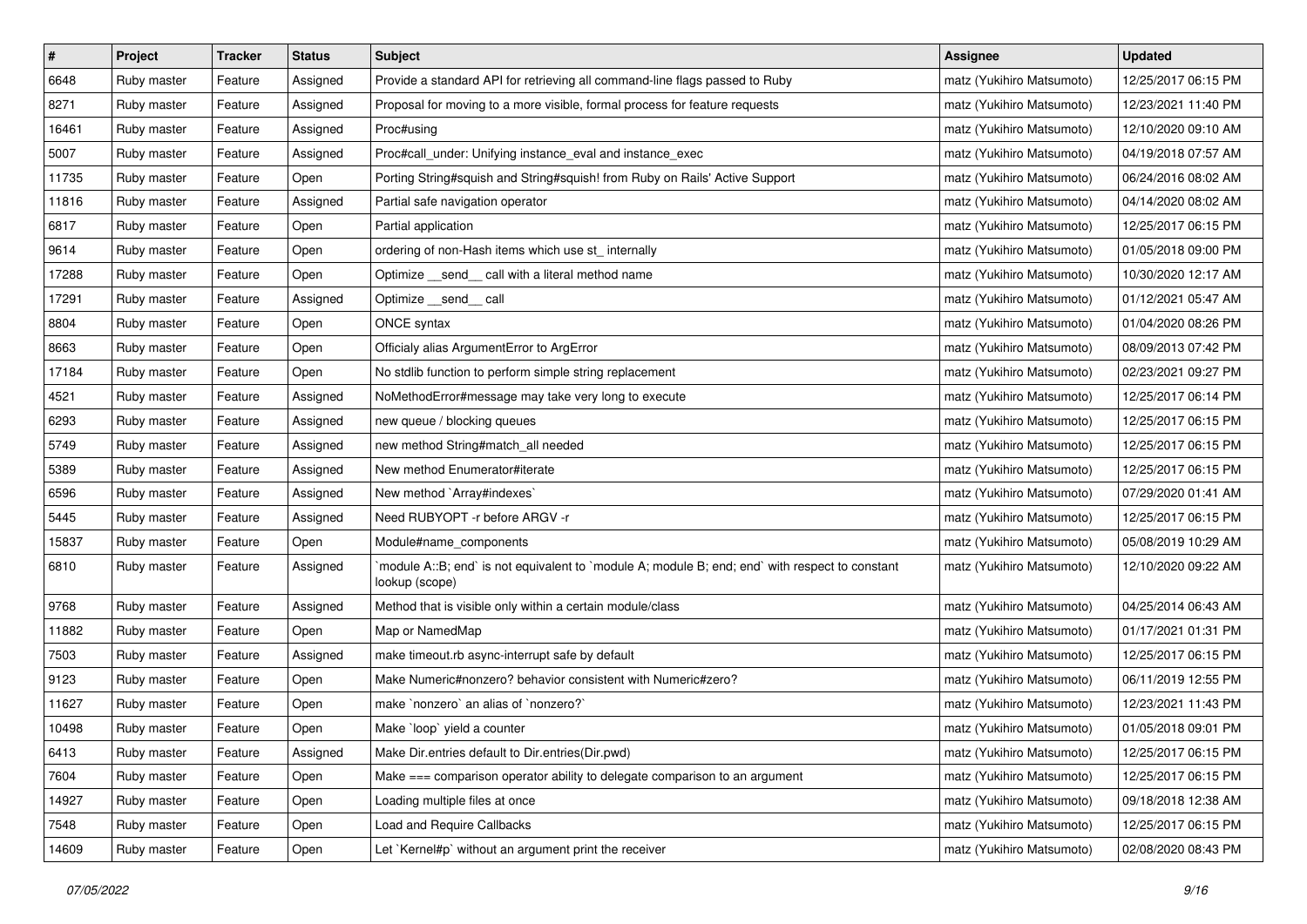| $\pmb{\#}$ | Project     | <b>Tracker</b> | <b>Status</b> | <b>Subject</b>                                                                             | <b>Assignee</b>           | <b>Updated</b>      |
|------------|-------------|----------------|---------------|--------------------------------------------------------------------------------------------|---------------------------|---------------------|
| 5456       | Ruby master | Feature        | Assigned      | kernel#syscall() should be removed.                                                        | matz (Yukihiro Matsumoto) | 12/10/2020 08:46 AM |
| 15112      | Ruby master | Feature        | Open          | Introducing the short form of `STDERR.puts expr.inspect`.                                  | matz (Yukihiro Matsumoto) | 10/12/2018 02:02 AM |
| 14128      | Ruby master | Feature        | Open          | Introduce Hash#delete default value                                                        | matz (Yukihiro Matsumoto) | 11/25/2017 04:41 PM |
| 9070       | Ruby master | Feature        | Open          | Introduce `---` as synonym of `end` keyword                                                | matz (Yukihiro Matsumoto) | 11/02/2013 03:23 AM |
| 15192      | Ruby master | Feature        | Open          | Introduce a new "shortcut assigning" syntax to convenient setup instance variables         | matz (Yukihiro Matsumoto) | 12/14/2021 06:42 PM |
| 18159      | Ruby master | Feature        | Open          | Integrate functionality of dead_end gem into Ruby                                          | matz (Yukihiro Matsumoto) | 06/17/2022 02:06 PM |
| 6594       | Ruby master | Feature        | Assigned      | Integrated Functor                                                                         | matz (Yukihiro Matsumoto) | 12/10/2020 08:53 AM |
| 16894      | Ruby master | Feature        | Open          | Integer division for Ruby 3                                                                | matz (Yukihiro Matsumoto) | 05/18/2020 03:41 PM |
| 7644       | Ruby master | Feature        | Assigned      | In refinements, change "using" keyword to a less generic word.                             | matz (Yukihiro Matsumoto) | 12/10/2020 08:49 AM |
| 7377       | Ruby master | Feature        | Open          | #indetical? as an alias for #equal?                                                        | matz (Yukihiro Matsumoto) | 12/25/2017 06:15 PM |
| 16495      | Ruby master | Feature        | Open          | Inconsistent quotes in error messages                                                      | matz (Yukihiro Matsumoto) | 06/15/2022 04:21 PM |
| 14982      | Ruby master | Feature        | Open          | Improve namespace system in ruby to avoiding top-level names chaos                         | matz (Yukihiro Matsumoto) | 12/31/2021 05:39 PM |
| 12306      | Ruby master | Feature        | Open          | Implement String #blank? #present? and improve #strip and family to handle unicode         | matz (Yukihiro Matsumoto) | 07/22/2018 10:55 PM |
| 8536       | Ruby master | Feature        | Assigned      | Implement is_numeric? family of methods                                                    | matz (Yukihiro Matsumoto) | 12/25/2017 06:15 PM |
| 5064       | Ruby master | Feature        | Assigned      | HTTP user-agent class                                                                      | matz (Yukihiro Matsumoto) | 12/25/2017 06:15 PM |
| 14546      | Ruby master | Feature        | Open          | Hash#delete!                                                                               | matz (Yukihiro Matsumoto) | 05/30/2018 08:24 PM |
| 6277       | Ruby master | Feature        | Assigned      | Hash#convert_key                                                                           | matz (Yukihiro Matsumoto) | 12/25/2017 06:15 PM |
| 6641       | Ruby master | Feature        | Open          | Hash.auto constructor                                                                      | matz (Yukihiro Matsumoto) | 12/25/2017 06:15 PM |
| 8948       | Ruby master | Feature        | Assigned      | Frozen regex                                                                               | matz (Yukihiro Matsumoto) | 12/20/2020 07:15 PM |
| 7611       | Ruby master | Feature        | Open          | Focal method for all loads/requires                                                        | matz (Yukihiro Matsumoto) | 12/25/2017 06:15 PM |
| 17849      | Ruby master | Feature        | Open          | Fix Timeout timeout so that it can be used in threaded Web servers                         | matz (Yukihiro Matsumoto) | 04/10/2022 06:26 AM |
| 6337       | Ruby master | Feature        | Assigned      | FileUtils#sync                                                                             | matz (Yukihiro Matsumoto) | 12/25/2017 06:15 PM |
| 6671       | Ruby master | Feature        | Assigned      | File.split_all and File.split_root                                                         | matz (Yukihiro Matsumoto) | 12/25/2017 06:15 PM |
| 6811       | Ruby master | Feature        | Assigned      | File, Dir and FileUtils should have bang-versions of singleton methods that fails silently | matz (Yukihiro Matsumoto) | 12/25/2017 06:15 PM |
| 6376       | Ruby master | Feature        | Assigned      | Feature lookup and checking if feature is loaded                                           | matz (Yukihiro Matsumoto) | 12/25/2017 06:15 PM |
| 7121       | Ruby master | Feature        | Assigned      | Extending the use of `require'                                                             | matz (Yukihiro Matsumoto) | 12/25/2017 06:15 PM |
| 8229       | Ruby master | Feature        | Open          | extend Hash.include?                                                                       | matz (Yukihiro Matsumoto) | 12/10/2020 08:53 AM |
| 12543      | Ruby master | Feature        | Assigned      | explicit tail call syntax: foo() then return                                               | matz (Yukihiro Matsumoto) | 04/18/2021 03:02 PM |
| 11122      | Ruby master | Feature        | Open          | exception-free non-blocking Queue/SizedQueue operations                                    | matz (Yukihiro Matsumoto) | 05/06/2015 08:53 PM |
| 11307      | Ruby master | Feature        | Open          | exception-free non-blocking Queue#pop                                                      | matz (Yukihiro Matsumoto) | 06/25/2015 11:06 PM |
| 6308       | Ruby master | Feature        | Assigned      | Eliminate delegation from WeakRef                                                          | matz (Yukihiro Matsumoto) | 12/23/2021 11:40 PM |
| 6869       | Ruby master | Feature        | Open          | Do not treat `_` parameter exceptionally                                                   | matz (Yukihiro Matsumoto) | 12/10/2020 08:58 AM |
| 16630      | Ruby master | Misc           | Assigned      | Deprecate pub/ruby/*snapshot* and use pub/ruby/snapshot/* instead                          | matz (Yukihiro Matsumoto) | 02/27/2020 09:52 AM |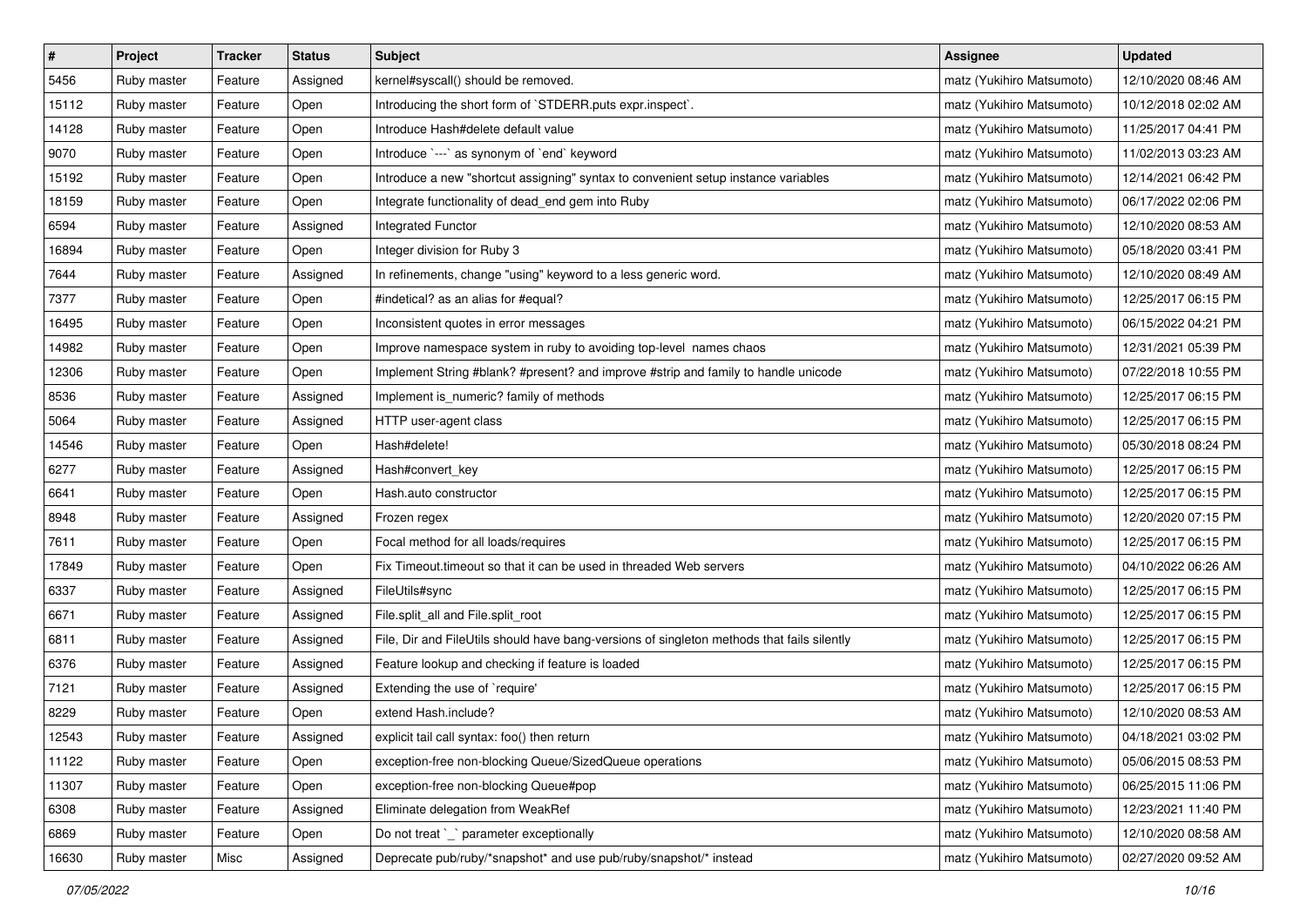| $\pmb{\#}$ | Project     | <b>Tracker</b> | <b>Status</b> | Subject                                                                                  | Assignee                  | <b>Updated</b>      |
|------------|-------------|----------------|---------------|------------------------------------------------------------------------------------------|---------------------------|---------------------|
| 10549      | Ruby master | Feature        | Open          | Deprecate each_with_index and each_with_object in favor of with_index and with_object    | matz (Yukihiro Matsumoto) | 07/27/2021 11:09 AM |
| 7739       | Ruby master | Feature        | Assigned      | Define Hash#  as Hash#reverse_merge in Rails                                             | matz (Yukihiro Matsumoto) | 12/25/2017 06:15 PM |
| 4514       | Ruby master | Feature        | Assigned      | #deep_clone and #deep_dup for Objects                                                    | matz (Yukihiro Matsumoto) | 12/25/2017 06:14 PM |
| 14760      | Ruby master | Misc           | Open          | cross-thread IO#close semantics                                                          | matz (Yukihiro Matsumoto) | 05/17/2018 08:21 AM |
| 5129       | Ruby master | Feature        | Assigned      | Create a core class "FileArray" and make "ARGF" its instance                             | matz (Yukihiro Matsumoto) | 01/23/2018 02:02 PM |
| 8850       | Ruby master | Feature        | Assigned      | Convert Rational to decimal string                                                       | matz (Yukihiro Matsumoto) | 12/25/2017 06:15 PM |
| 7314       | Ruby master | Feature        | Assigned      | Convert Proc to Lambda doesn't work in MRI                                               | matz (Yukihiro Matsumoto) | 05/21/2016 09:15 AM |
| 7748       | Ruby master | Feature        | Open          | Contextual send                                                                          | matz (Yukihiro Matsumoto) | 12/10/2020 08:53 AM |
| 7149       | Ruby master | Feature        | Open          | Constant magic for everyone.                                                             | matz (Yukihiro Matsumoto) | 12/25/2017 06:15 PM |
| 7087       | Ruby master | Feature        | Assigned      | ::ConditionVariable#wait does not work with Monitor because Monitor#sleep does not exist | matz (Yukihiro Matsumoto) | 12/25/2017 06:15 PM |
| 6611       | Ruby master | Feature        | Assigned      | Comments requested on implementation of set_parse_func                                   | matz (Yukihiro Matsumoto) | 12/25/2017 06:15 PM |
| 8839       | Ruby master | Feature        | Assigned      | Class and module should return the class or module that was opened                       | matz (Yukihiro Matsumoto) | 12/28/2015 08:36 AM |
| 7546       | Ruby master | Feature        | Open          | Change behavior of `Array#slice` for an argument of `Range` class                        | matz (Yukihiro Matsumoto) | 12/10/2020 08:49 AM |
| 14724      | Ruby master | Feature        | Open          | chains of inequalities                                                                   | matz (Yukihiro Matsumoto) | 05/19/2018 01:06 AM |
| 7914       | Ruby master | Feature        | Open          | Case for local class methods                                                             | matz (Yukihiro Matsumoto) | 12/25/2017 06:15 PM |
| 12813      | Ruby master | Feature        | Assigned      | Calling chunk_while, slice_after, slice_before, slice_when with no block                 | matz (Yukihiro Matsumoto) | 12/06/2016 12:58 PM |
| 12019      | Ruby master | Feature        | Open          | Better low-level support for writing concurrent libraries                                | matz (Yukihiro Matsumoto) | 12/23/2021 11:43 PM |
| 15330      | Ruby master | Feature        | Open          | autoload_relative                                                                        | matz (Yukihiro Matsumoto) | 06/19/2022 11:25 PM |
| 15277      | Ruby master | Feature        | Open          | at exec                                                                                  | matz (Yukihiro Matsumoto) | 05/25/2020 01:09 AM |
| 4539       | Ruby master | Feature        | Assigned      | Array#zip_with                                                                           | matz (Yukihiro Matsumoto) | 11/28/2019 08:23 AM |
| 9023       | Ruby master | Feature        | Assigned      | Array#tail                                                                               | matz (Yukihiro Matsumoto) | 12/23/2021 11:40 PM |
| 7444       | Ruby master | Feature        | Open          | Array#product_set                                                                        | matz (Yukihiro Matsumoto) | 12/25/2017 06:15 PM |
| 7657       | Ruby master | Feature        | Open          | Array#& doesn't accept Enumerables                                                       | matz (Yukihiro Matsumoto) | 12/25/2017 06:15 PM |
| 16986      | Ruby master | Feature        | Open          | Anonymous Struct literal                                                                 | matz (Yukihiro Matsumoto) | 01/15/2022 04:57 PM |
| 7132       | Ruby master | Feature        | Assigned      | Alternation between named / ordered method arguments and aliases for method arguments.   | matz (Yukihiro Matsumoto) | 12/25/2017 06:15 PM |
| 11390      | Ruby master | Feature        | Open          | Allow symbols starting with numbers                                                      | matz (Yukihiro Matsumoto) | 08/14/2015 05:23 AM |
| 15991      | Ruby master | Feature        | Open          | Allow questionmarks in variable names                                                    | matz (Yukihiro Matsumoto) | 07/30/2019 03:57 AM |
| 17785      | Ruby master | Feature        | Open          | Allow named parameters to be keywords                                                    | matz (Yukihiro Matsumoto) | 12/17/2021 06:10 PM |
| 8678       | Ruby master | Feature        | Assigned      | Allow invalid string to work with regexp                                                 | matz (Yukihiro Matsumoto) | 01/05/2018 09:00 PM |
| 10404      | Ruby master | Feature        | Open          | Allow individual finalizers to be removed with ObjectSpace.undefine_finalizer            | matz (Yukihiro Matsumoto) | 10/20/2014 08:14 AM |
| 7436       | Ruby master | Feature        | Assigned      | Allow for a "granularity" flag for backtrace_locations                                   | matz (Yukihiro Matsumoto) | 12/25/2017 06:15 PM |
| 6452       | Ruby master | Feature        | Assigned      | Allow extend to override class methods                                                   | matz (Yukihiro Matsumoto) | 12/10/2020 08:53 AM |
| 5582       | Ruby master | Feature        | Assigned      | Allow clone of singleton methods on a BasicObject                                        | matz (Yukihiro Matsumoto) | 12/25/2017 06:15 PM |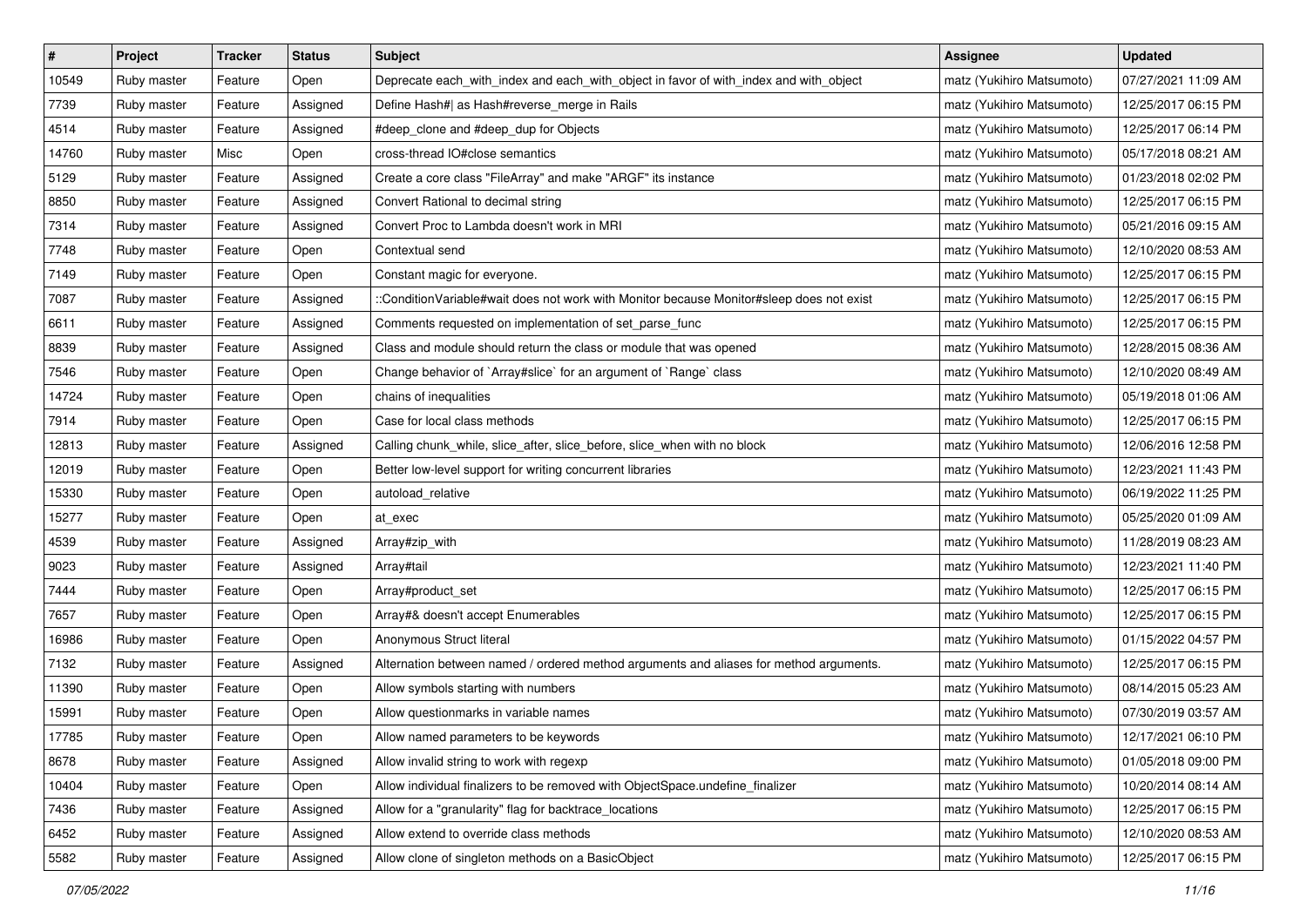| $\sharp$ | Project     | Tracker | <b>Status</b> | <b>Subject</b>                                                                    | Assignee                                | <b>Updated</b>      |
|----------|-------------|---------|---------------|-----------------------------------------------------------------------------------|-----------------------------------------|---------------------|
| 17279    | Ruby master | Feature | Open          | Allow a negative step in Range#step with a block                                  | matz (Yukihiro Matsumoto)               | 10/22/2020 02:23 AM |
| 8016     | Ruby master | Feature | Assigned      | Alias __FILE__ and __LINE__ as methods                                            | matz (Yukihiro Matsumoto)               | 12/25/2017 06:15 PM |
| 7614     | Ruby master | Feature | Open          | alias accessor                                                                    | matz (Yukihiro Matsumoto)               | 12/25/2017 06:15 PM |
| 5945     | Ruby master | Feature | Assigned      | Add the ability to mark a at_exit as process-local.                               | matz (Yukihiro Matsumoto)               | 10/10/2018 08:29 AM |
| 10574    | Ruby master | Feature | Open          | Add String#Ichomp and String.Ichomp!                                              | matz (Yukihiro Matsumoto)               | 12/15/2014 04:34 PM |
| 9043     | Ruby master | Feature | Open          | Add String#f method as shortcut for #freeze                                       | matz (Yukihiro Matsumoto)               | 01/05/2018 09:00 PM |
| 7883     | Ruby master | Feature | Open          | Add Regex#to_proc                                                                 | matz (Yukihiro Matsumoto)               | 12/25/2017 06:15 PM |
| 7654     | Ruby master | Feature | Open          | Add optional code block to IO::readlines                                          | matz (Yukihiro Matsumoto)               | 12/25/2017 06:15 PM |
| 6842     | Ruby master | Feature | Assigned      | Add Optional Arguments to String#strip                                            | matz (Yukihiro Matsumoto)               | 08/24/2016 05:50 AM |
| 4818     | Ruby master | Feature | Assigned      | Add method marshalable?                                                           | matz (Yukihiro Matsumoto)               | 12/25/2017 06:15 PM |
| 7876     | Ruby master | Feature | Open          | Add method for accessing Class from within Singleton Class                        | matz (Yukihiro Matsumoto)               | 12/25/2017 06:15 PM |
| 17830    | Ruby master | Feature | Open          | Add Integer#previous and Integer#prev                                             | matz (Yukihiro Matsumoto)               | 04/27/2021 11:35 PM |
| 10489    | Ruby master | Feature | Open          | Add inherit method for clearer and multiple inheritance                           | matz (Yukihiro Matsumoto)               | 12/10/2020 08:53 AM |
| 10481    | Ruby master | Feature | Assigned      | Add "if" and "unless" clauses to rescue statements                                | matz (Yukihiro Matsumoto)               | 01/18/2015 02:46 PM |
| 5970     | Ruby master | Feature | Assigned      | Add Enumerable#join with same semantics as Array#join                             | matz (Yukihiro Matsumoto)               | 12/25/2017 06:15 PM |
| 12244    | Ruby master | Feature | Open          | Add a way to `integer - integer % num`                                            | matz (Yukihiro Matsumoto)               | 05/17/2016 06:05 AM |
| 6309     | Ruby master | Feature | Assigned      | Add a reference queue for weak references                                         | matz (Yukihiro Matsumoto)               | 08/23/2020 09:07 PM |
| 7704     | Ruby master | Feature | Open          | Add a list of enabled (experimental) language features.                           | matz (Yukihiro Matsumoto)               | 12/25/2017 06:15 PM |
| 11181    | Ruby master | Feature | Open          | Add a line directive to Ruby                                                      | matz (Yukihiro Matsumoto)               | 01/26/2016 02:04 AM |
| 8042     | Ruby master | Feature | Assigned      | Add Addrinfo#socket to create a socket that is not connected or bound             | matz (Yukihiro Matsumoto)               | 12/25/2017 06:15 PM |
| 18439    | Ruby master | Feature | Open          | Support YJIT for VC++                                                             | maximecb (Maxime<br>Chevalier-Boisvert) | 01/10/2022 11:29 PM |
| 17339    | Ruby master | Feature | Assigned      | Semantic grouping with BigDecimal#to_s                                            | mrkn (Kenta Murata)                     | 12/20/2021 12:39 PM |
| 10782    | Ruby master | Feature | Assigned      | Patch: Add constants for BigDecimal for ZERO, ONE, TEN                            | mrkn (Kenta Murata)                     | 05/21/2015 08:13 AM |
| 7321     | Ruby master | Feature | Assigned      | Newton.#nsolve 00 2 0000000000                                                    | mrkn (Kenta Murata)                     | 12/25/2017 06:15 PM |
| 5310     | Ruby master | Feature | Assigned      | Integral objects                                                                  | mrkn (Kenta Murata)                     | 12/25/2017 06:15 PM |
| 8295     | Ruby master | Feature | Assigned      | Float I Rational 0000000000000 BigDecimal 0000000                                 | mrkn (Kenta Murata)                     | 12/25/2017 06:15 PM |
| 5179     | Ruby master | Bug     | Assigned      | Complex#rationalize and to_r with approximate zeros                               | mrkn (Kenta Murata)                     | 01/17/2020 03:00 AM |
| 18677    | Ruby master | Bug     | Assigned      | BigDecimal#power (**) returns FloatDomainError when passing an infinite parameter | mrkn (Kenta Murata)                     | 04/20/2022 02:04 AM |
| 6857     | Ruby master | Feature | Assigned      | bigdecimal/math BigMath.E/BigMath.exp R. P. Feynman inspired optimization         | mrkn (Kenta Murata)                     | 12/25/2017 06:15 PM |
| 5133     | Ruby master | Feature | Assigned      | Array#unzip as an alias of Array#transpose                                        | mrkn (Kenta Murata)                     | 12/25/2017 06:15 PM |
| 16350    | Ruby master | Feature | Assigned      | ArithmeticSequence#member? can result in infinite loop                            | mrkn (Kenta Murata)                     | 05/29/2020 10:26 PM |
| 14476    | Ruby master | Feature | Assigned      | Adding same_all? for checking whether all items in an Array are same              | mrkn (Kenta Murata)                     | 08/28/2020 01:10 PM |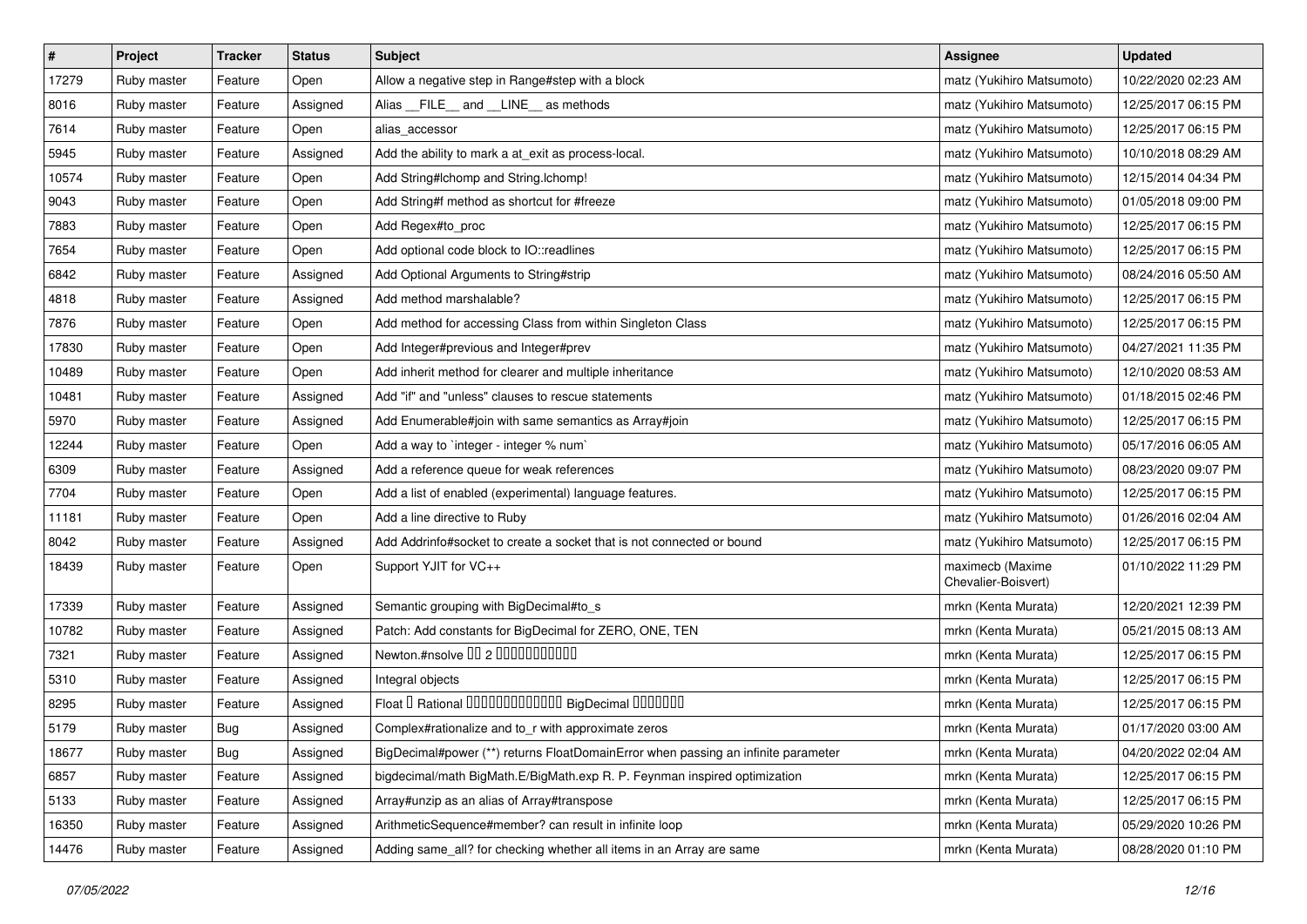| $\sharp$ | Project     | <b>Tracker</b> | <b>Status</b> | <b>Subject</b>                                                                                               | Assignee                | <b>Updated</b>      |
|----------|-------------|----------------|---------------|--------------------------------------------------------------------------------------------------------------|-------------------------|---------------------|
| 6973     | Ruby master | Feature        | Assigned      | Add an #integral? method to Numeric to test for whole-number values                                          | mrkn (Kenta Murata)     | 12/25/2017 06:15 PM |
| 5654     | Ruby master | Feature        | Assigned      | Introduce global lock to avoid concurrent require                                                            | nahi (Hiroshi Nakamura) | 12/25/2017 06:15 PM |
| 17638    | Ruby master | Feature        | Assigned      | Support backtracing with the libbacktrace library                                                            | naruse (Yui NARUSE)     | 03/05/2021 03:40 PM |
| 11526    | Ruby master | Bug            | Assigned      | Streaming HTTP requests are not idempotent and should not be retried                                         | naruse (Yui NARUSE)     | 07/01/2019 09:16 PM |
| 6265     | Ruby master | Feature        | Assigned      | Remove 'useless' 'concatenation' syntax                                                                      | naruse (Yui NARUSE)     | 08/10/2016 02:36 AM |
| 18371    | Ruby master | Misc           | Assigned      | Release branches (release information in general)                                                            | naruse (Yui NARUSE)     | 03/23/2022 10:32 PM |
| 10628    | Ruby master | Misc           | Open          | Peformance of URI module                                                                                     | naruse (Yui NARUSE)     | 12/26/2014 04:08 PM |
| 13221    | Ruby master | Feature        | Assigned      | [PATCH] gems/bundled_gems: add "curses" RubyGem                                                              | naruse (Yui NARUSE)     | 09/25/2017 06:32 PM |
| 5764     | Ruby master | Feature        | Assigned      | Net::HTTP should assume HTTP/0.9 on unexpected responses                                                     | naruse (Yui NARUSE)     | 07/15/2019 05:06 PM |
| 9020     | Ruby master | Feature        | Assigned      | Net::HTTPResponse predicate/query methods                                                                    | naruse (Yui NARUSE)     | 12/25/2017 06:15 PM |
| 16559    | Ruby master | Feature        | Open          | Net::HTTP#request injects "Connection: close" header if #started? is false, wasting HTTP server<br>resources | naruse (Yui NARUSE)     | 05/28/2020 07:37 PM |
| 7892     | Ruby master | Bug            | Open          | MIME encoding bug of NKF.nkf                                                                                 | naruse (Yui NARUSE)     | 12/25/2017 06:15 PM |
| 15007    | Ruby master | Misc           | Open          | Let all Init_xxx and extension APIs frequently called from init code paths be considered cold                | naruse (Yui NARUSE)     | 12/06/2018 11:05 AM |
| 17111    | Ruby master | Feature        | Assigned      | Improve performance of Net::HTTPHeader#set_form by 40%                                                       | naruse (Yui NARUSE)     | 08/10/2020 05:36 AM |
| 15931    | Ruby master | Feature        | Open          | encoding for CESU-8                                                                                          | naruse (Yui NARUSE)     | 12/20/2019 05:42 AM |
| 15940    | Ruby master | Feature        | Open          | Coerce symbols internal fstrings in UTF8 rather than ASCII to better share memory with string literals       | naruse (Yui NARUSE)     | 07/30/2019 04:17 AM |
| 5461     | Ruby master | Feature        | Assigned      | Add pipelining to Net::HTTP                                                                                  | naruse (Yui NARUSE)     | 12/25/2017 06:15 PM |
| 7964     | Ruby master | Bug            | Assigned      | Writing an ASCII-8BIT String to a StringIO created from a UTF-8 String                                       | nobu (Nobuyoshi Nakada) | 01/05/2018 09:00 PM |
| 7840     | Ruby master | Bug            | Open          | -Wdeclaration-after-statement is valid for C/ObjC but not for C++                                            | nobu (Nobuyoshi Nakada) | 06/02/2020 04:41 PM |
| 12725    | Ruby master | <b>Bug</b>     | Assigned      | Trying to use ./miniruby before it exists                                                                    | nobu (Nobuyoshi Nakada) | 04/28/2017 01:45 PM |
| 17662    | Ruby master | Misc           | Assigned      | The heredoc pattern used in tests does not syntax highlight correctly in many editors                        | nobu (Nobuyoshi Nakada) | 06/30/2021 12:54 PM |
| 13269    | Ruby master | <b>Bug</b>     | Assigned      | test/readline/test_readline.rb and mingw                                                                     | nobu (Nobuyoshi Nakada) | 03/13/2017 08:56 AM |
| 12473    | Ruby master | Bug            | Assigned      | Test failure on fedora with TestTimeExtension#test_huge_precision                                            | nobu (Nobuyoshi Nakada) | 04/28/2017 01:45 PM |
| 16497    | Ruby master | Bug            | Assigned      | StringIO#internal_encoding is broken (more severely in 2.7)                                                  | nobu (Nobuyoshi Nakada) | 10/26/2021 04:31 PM |
| 16025    | Ruby master | Misc           | Assigned      | 'st_check_for_sizeof_st_index_t' declared as array with a negative size (emscripten)                         | nobu (Nobuyoshi Nakada) | 07/30/2019 11:20 AM |
| 11670    | Ruby master | Feature        | Open          | Show warning to make nested def obsolete                                                                     | nobu (Nobuyoshi Nakada) | 11/09/2015 07:40 AM |
| 5317     | Ruby master | Bug            | Assigned      |                                                                                                              | nobu (Nobuyoshi Nakada) | 01/05/2018 09:00 PM |
| 16978    | Ruby master | Feature        | Open          | Ruby should not use realpath for __FILE_                                                                     | nobu (Nobuyoshi Nakada) | 04/01/2022 11:30 AM |
| 8270     | Ruby master | Feature        | Open          | Ruby should build without thread support (aka minix)                                                         | nobu (Nobuyoshi Nakada) | 12/10/2020 08:53 AM |
| 16747    | Ruby master | Misc           | Assigned      | Repository reorganization request                                                                            | nobu (Nobuyoshi Nakada) | 05/22/2020 01:30 PM |
| 6769     | Ruby master | Feature        | Assigned      | rbinstall.rb: install both src and batch files separetely                                                    | nobu (Nobuyoshi Nakada) | 10/30/2015 12:38 PM |
| 14692    | Ruby master | Misc           | Open          | Question: Ruby stdlib's Option Parser                                                                        | nobu (Nobuyoshi Nakada) | 04/22/2018 05:53 AM |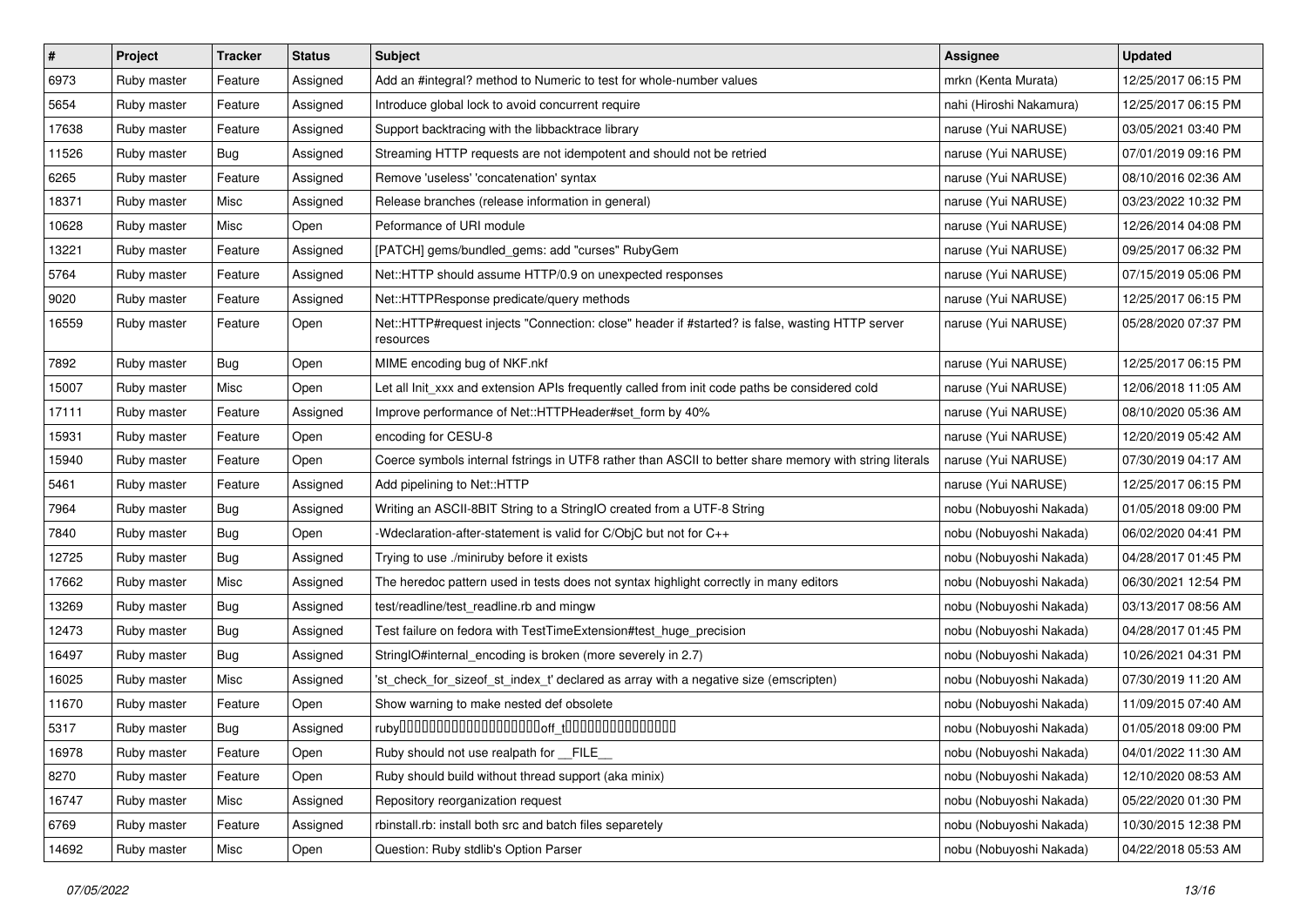| $\pmb{\#}$ | Project     | <b>Tracker</b> | <b>Status</b> | <b>Subject</b>                                                                                                                         | <b>Assignee</b>          | <b>Updated</b>      |
|------------|-------------|----------------|---------------|----------------------------------------------------------------------------------------------------------------------------------------|--------------------------|---------------------|
| 6012       | Ruby master | Feature        | Assigned      | Proc#source_location also return the column                                                                                            | nobu (Nobuyoshi Nakada)  | 02/12/2019 07:49 AM |
| 8460       | Ruby master | Feature        | Assigned      | PATCH: optparse: add keep_unknown option                                                                                               | nobu (Nobuyoshi Nakada)  | 05/27/2021 10:07 PM |
| 15305      | Ruby master | Feature        | Open          | [PATCH] include/ruby/ruby.h (RB_ALLOCV*): remove GC guard                                                                              | nobu (Nobuyoshi Nakada)  | 07/27/2021 11:39 AM |
| 12436      | Ruby master | Bug            | Assigned      | newline argument of File.open seems not respected on Windows                                                                           | nobu (Nobuyoshi Nakada)  | 10/25/2021 09:07 AM |
| 4924       | Ruby master | Feature        | Assigned      | mkmf have header fails with C++ headers                                                                                                | nobu (Nobuyoshi Nakada)  | 12/25/2017 06:15 PM |
| 17578      | Ruby master | Bug            | Assigned      | mkmf experimental C++ Support                                                                                                          | nobu (Nobuyoshi Nakada)  | 01/27/2021 03:51 AM |
| 8299       | Ruby master | Bug            | Assigned      | Minor error in float parsing                                                                                                           | nobu (Nobuyoshi Nakada)  | 12/30/2019 03:00 AM |
| 13298      | Ruby master | Bug            | Assigned      | mingw SEGV TestEnumerable#test callcc                                                                                                  | nobu (Nobuyoshi Nakada)  | 06/04/2021 03:41 AM |
| 18623      | Ruby master | <b>Bug</b>     | Open          | make runnable' does not work                                                                                                           | nobu (Nobuyoshi Nakada)  | 03/16/2022 01:28 AM |
| 12064      | Ruby master | Feature        | Open          | Make creation of enc/unicode/casefold.h automatic again                                                                                | nobu (Nobuyoshi Nakada)  | 02/12/2016 06:13 AM |
| 14543      | Ruby master | Bug            | Assigned      | 'make commit' show error of 'common-srcs'                                                                                              | nobu (Nobuyoshi Nakada)  | 06/02/2018 04:17 AM |
| 7745       | Ruby master | Feature        | Open          | lib/observer.rb: Observers are compared by identity                                                                                    | nobu (Nobuyoshi Nakada)  | 12/25/2017 06:15 PM |
| 9955       | Ruby master | Bug            | Assigned      | issue building dll on mingw, library not found                                                                                         | nobu (Nobuyoshi Nakada)  | 01/05/2018 09:00 PM |
| 16291      | Ruby master | Feature        | Open          | Introduce support for resize in rb_ary_freeze and prefer internal use of rb_ary_freeze and<br>rb_str_freeze for String and Array types | nobu (Nobuyoshi Nakada)  | 12/25/2020 02:43 AM |
| 13516      | Ruby master | Feature        | Assigned      | Improve the text of the circular require warning                                                                                       | nobu (Nobuyoshi Nakada)  | 08/31/2017 05:49 AM |
| 7532       | Ruby master | Feature        | Assigned      | Hardcoded compiler location                                                                                                            | nobu (Nobuyoshi Nakada)  | 12/25/2017 06:15 PM |
| 15806      | Ruby master | Misc           | Assigned      | Explicitly initialise encodings on init to remove branches on encoding lookup                                                          | nobu (Nobuyoshi Nakada)  | 08/29/2019 04:29 AM |
| 14971      | Ruby master | Bug            | Open          | error: implicit declaration of function 'rb_vm_call0                                                                                   | nobu (Nobuyoshi Nakada)  | 09/06/2018 03:53 AM |
| 7394       | Ruby master | Feature        | Assigned      | Enumerable#find ifnone parameter could be non-callable                                                                                 | nobu (Nobuyoshi Nakada)  | 02/10/2021 09:32 AM |
| 13378      | Ruby master | Feature        | Open          | Eliminate 4 of 8 syscalls when requiring file by absolute path                                                                         | nobu (Nobuyoshi Nakada)  | 06/16/2017 07:57 AM |
| 2324       | Ruby master | Feature        | Assigned      | Dir instance methods for relative path                                                                                                 | nobu (Nobuyoshi Nakada)  | 12/25/2017 05:58 PM |
| 13577      | Ruby master | Feature        | Assigned      | Digest.file accidentally receives File object but uses file path                                                                       | nobu (Nobuyoshi Nakada)  | 05/20/2017 06:50 PM |
| 6360       | Ruby master | Bug            | Assigned      | Debug information build even without requesting it                                                                                     | nobu (Nobuyoshi Nakada)  | 01/05/2018 09:00 PM |
| 10416      | Ruby master | Bug            | Open          | Create mechanism for updating of Unicode data files downstreams when we want                                                           | nobu (Nobuyoshi Nakada)  | 10/08/2021 06:40 AM |
| 16836      | Ruby master | Bug            | Assigned      | configure-time LDFLAGS leak into ruby pkg-config file                                                                                  | nobu (Nobuyoshi Nakada)  | 08/14/2021 09:10 AM |
| 9010       | Ruby master | <b>Bug</b>     | Assigned      | ./configure --prefix= cannot handle directories with spaces                                                                            | nobu (Nobuyoshi Nakada)  | 04/26/2021 10:38 PM |
| 8449       | Ruby master | Feature        | Open          | Array#ary_plus always returns an array                                                                                                 | nobu (Nobuyoshi Nakada)  | 06/02/2013 04:23 PM |
| 8959       | Ruby master | Feature        | Assigned      | Allow top level prepend                                                                                                                | nobu (Nobuyoshi Nakada)  | 10/16/2013 03:22 AM |
| 15072      | Ruby master | Bug            | Open          | thread.c:4356:5: error: implicit declaration of function 'ubf_list_atfork'                                                             | normalperson (Eric Wong) | 09/20/2018 03:32 AM |
| 11299      | Ruby master | Feature        | Open          | [PATCH] use Array instead of custom struct for generic ivars                                                                           | normalperson (Eric Wong) | 06/24/2015 12:38 AM |
| 13721      | Ruby master | Feature        | Assigned      | [PATCH] net/imap: dedupe attr keys in Net::IMAP::FetchData                                                                             | normalperson (Eric Wong) | 07/27/2017 09:51 AM |
| 10328      | Ruby master | Feature        | Open          | [PATCH] make OPT_SUPPORT_JOKE a proper VM option                                                                                       | normalperson (Eric Wong) | 01/05/2018 09:01 PM |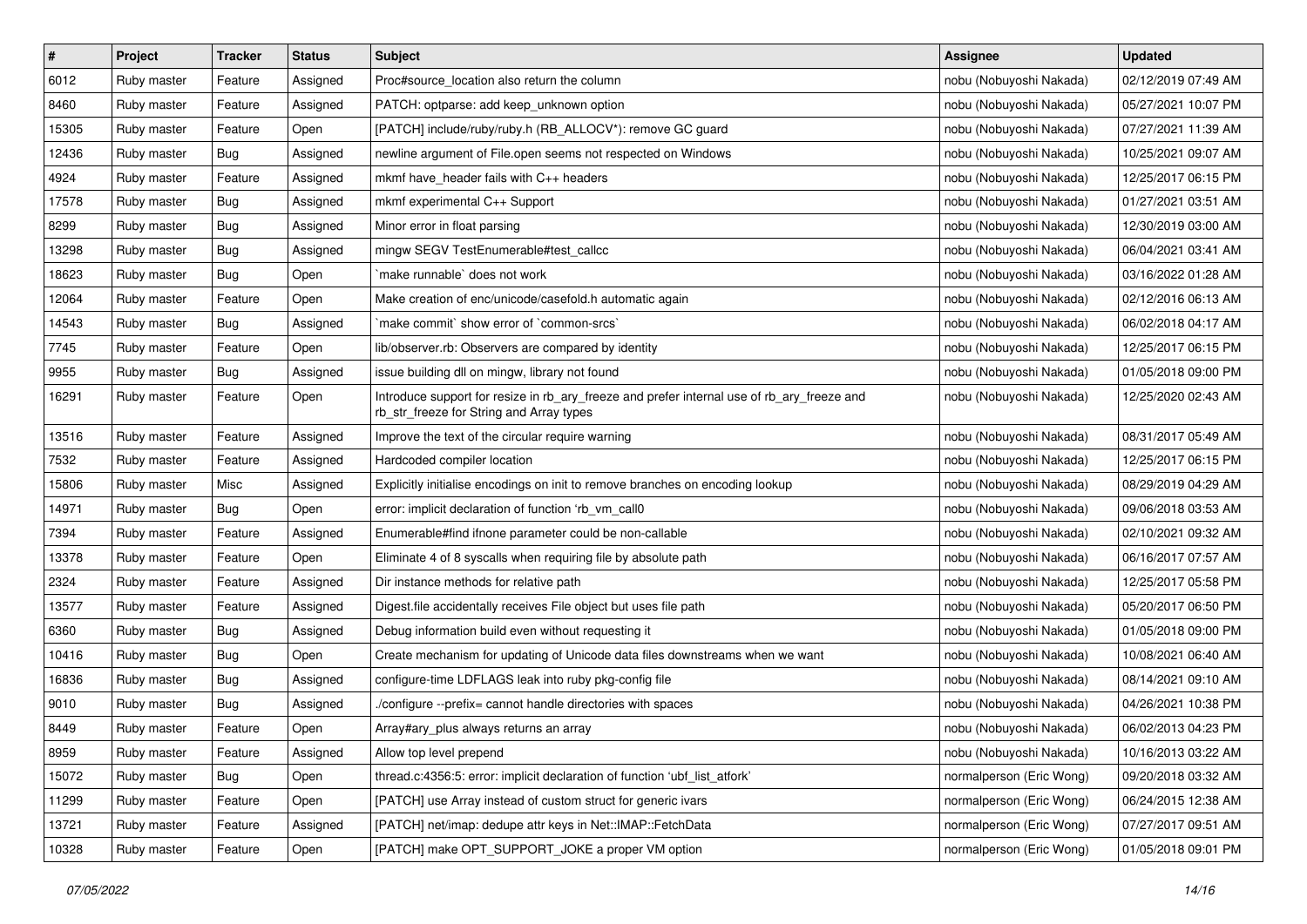| $\vert$ # | Project     | Tracker | <b>Status</b> | <b>Subject</b>                                                                | <b>Assignee</b>                       | <b>Updated</b>      |
|-----------|-------------|---------|---------------|-------------------------------------------------------------------------------|---------------------------------------|---------------------|
| 14901     | Ruby master | Feature | Assigned      | [PATCH] do not block SIGCHLD in normal Ruby Threads                           | normalperson (Eric Wong)              | 07/19/2021 05:23 AM |
| 18727     | Ruby master | Bug     | Assigned      | Make failed on x86_64-cygwin (LoadError)                                      | peterzhu2118 (Peter Zhu)              | 04/16/2022 05:15 AM |
| 16805     | Ruby master | Misc    | Assigned      | Coroutine's license is unclear                                                | ReiOdaira (Rei Odaira)                | 07/01/2021 10:09 PM |
| 12354     | Ruby master | Feature | Assigned      | PKey::EC Can't output public key pem when private key exists                  | rhenium (Kazuki Yamaguchi)            | 07/24/2019 10:57 PM |
| 8126      | Ruby master | Feature | Assigned      | OpenSSL::SSL::SSLSocket does not define #recv and #send messages              | rhenium (Kazuki Yamaguchi)            | 08/08/2019 11:05 PM |
| 12582     | Ruby master | Bug     | Assigned      | OpenSSL Authenticated Encryption should check for tag length                  | rhenium (Kazuki Yamaguchi)            | 04/28/2017 01:45 PM |
| 18658     | Ruby master | Bug     | Open          | Need openssl 3 support for Ubuntu 22.04 (Ruby 2.7.x and 3.0.x)                | rhenium (Kazuki Yamaguchi)            | 05/30/2022 08:06 PM |
| 13864     | Ruby master | Bug     | Assigned      | Rinda multicast test failures due to missing default route                    | seki (Masatoshi Seki)                 | 08/17/2021 07:16 AM |
| 14412     | Ruby master | Feature | Assigned      | DRb UNIX on local machine: add support for getpeereid()                       | seki (Masatoshi Seki)                 | 01/28/2018 12:51 PM |
| 5434      | Ruby master | Feature | Assigned      | Allow per-class whitelisting of methods safe to expose through DRb            | seki (Masatoshi Seki)                 | 12/25/2017 06:15 PM |
| 12281     | Ruby master | Feature | Assigned      | Allow lexically scoped use of refinements with 'using {}' block syntax        | shugo (Shugo Maeda)                   | 06/13/2016 07:44 AM |
| 17289     | Ruby master | Bug     | Assigned      | Time#strftime occurs Segmentation Fault on ruby-2.7.2p137                     | shyouhei (Shyouhei Urabe)             | 11/05/2020 07:57 AM |
| 17376     | Ruby master | Misc    | Assigned      | Reduce number of GitHub Actions                                               | shyouhei (Shyouhei Urabe)             | 12/10/2020 11:50 AM |
| 18893     | Ruby master | Bug     | Open          | Don't redefine memcpy(3)                                                      | shyouhei (Shyouhei Urabe)             | 07/05/2022 08:55 AM |
| 18726     | Ruby master | Misc    | Open          | CI Error on c99 and c2x                                                       | shyouhei (Shyouhei Urabe)             | 04/19/2022 09:05 AM |
| 6682      | Ruby master | Feature | Assigned      | Add a method to return an instance attached by a singleton class              | shyouhei (Shyouhei Urabe)             | 12/25/2017 06:15 PM |
| 9115      | Ruby master | Bug     | Assigned      | Logger traps all exceptions; breaks Timeout                                   | sonots (Naotoshi Seo)                 | 08/20/2019 12:47 PM |
| 11955     | Ruby master | Feature | Assigned      | Expose Object that Receives logs in Logger                                    | sonots (Naotoshi Seo)                 | 11/09/2017 11:35 AM |
| 13622     | Ruby master | Misc    | Assigned      | Documentation missing                                                         | stomar (Marcus Stollsteimer)          | 06/03/2017 07:27 AM |
| 6613      | Ruby master | Feature | Assigned      | VT_RECORD, IRecordInfo Support in WIN32OLE                                    | suke (Masaki Suketa)                  | 12/25/2017 06:15 PM |
| 5334      | Ruby master | Bug     | Assigned      | Segmentation fault in InternetExplorer IServiceProvider interface             | suke (Masaki Suketa)                  | 12/30/2019 03:00 AM |
| 15239     | Ruby master | Feature | Assigned      | [patch] test-spec win32ole                                                    | suke (Masaki Suketa)                  | 12/29/2019 01:04 PM |
| 9590      | Ruby master | Feature | Open          | introduce st_foreach_update and st_foreach_update_check for performance.      | tarui (Masaya Tarui)                  | 01/05/2018 09:00 PM |
| 7788      | Ruby master | Feature | Open          | YAML Tag Schema Support                                                       | tenderlovemaking (Aaron<br>Patterson) | 12/25/2017 06:15 PM |
| 7488      | Ruby master | Feature | Assigned      | Receiving object_id in object creation probes                                 | tenderlovemaking (Aaron<br>Patterson) | 12/25/2017 06:15 PM |
| 7518      | Ruby master | Feature | Assigned      | Fiddle::Pointer#to_str and Fiddle::Pointer#to_int should be removed           | tenderlovemaking (Aaron<br>Patterson) | 08/15/2013 04:56 AM |
| 11292     | Ruby master | Feature | Open          | obispace: Dump type of special consts                                         | tmm1 (Aman Karmani)                   | 06/22/2015 04:22 AM |
| 10038     | Ruby master | Feature | Assigned      | Extend ObjectSpace.dump to expose buffer addresses for String and Array       | tmm1 (Aman Karmani)                   | 01/05/2018 09:01 PM |
| 11599     | Ruby master | Feature | Open          | Dump entries of hash in ObjectSpace                                           | tmm1 (Aman Karmani)                   | 11/24/2015 05:52 PM |
| 12653     | Ruby master | Feature | Assigned      | Use wide WinAPI for rb_w32_getcwd                                             | usa (Usaku NAKAMURA)                  | 09/12/2016 06:35 AM |
| 11142     | Ruby master | Bug     | Open          | Command line argument parser on windows handles double quotes inconsistently. | usa (Usaku NAKAMURA)                  | 05/12/2015 04:09 PM |